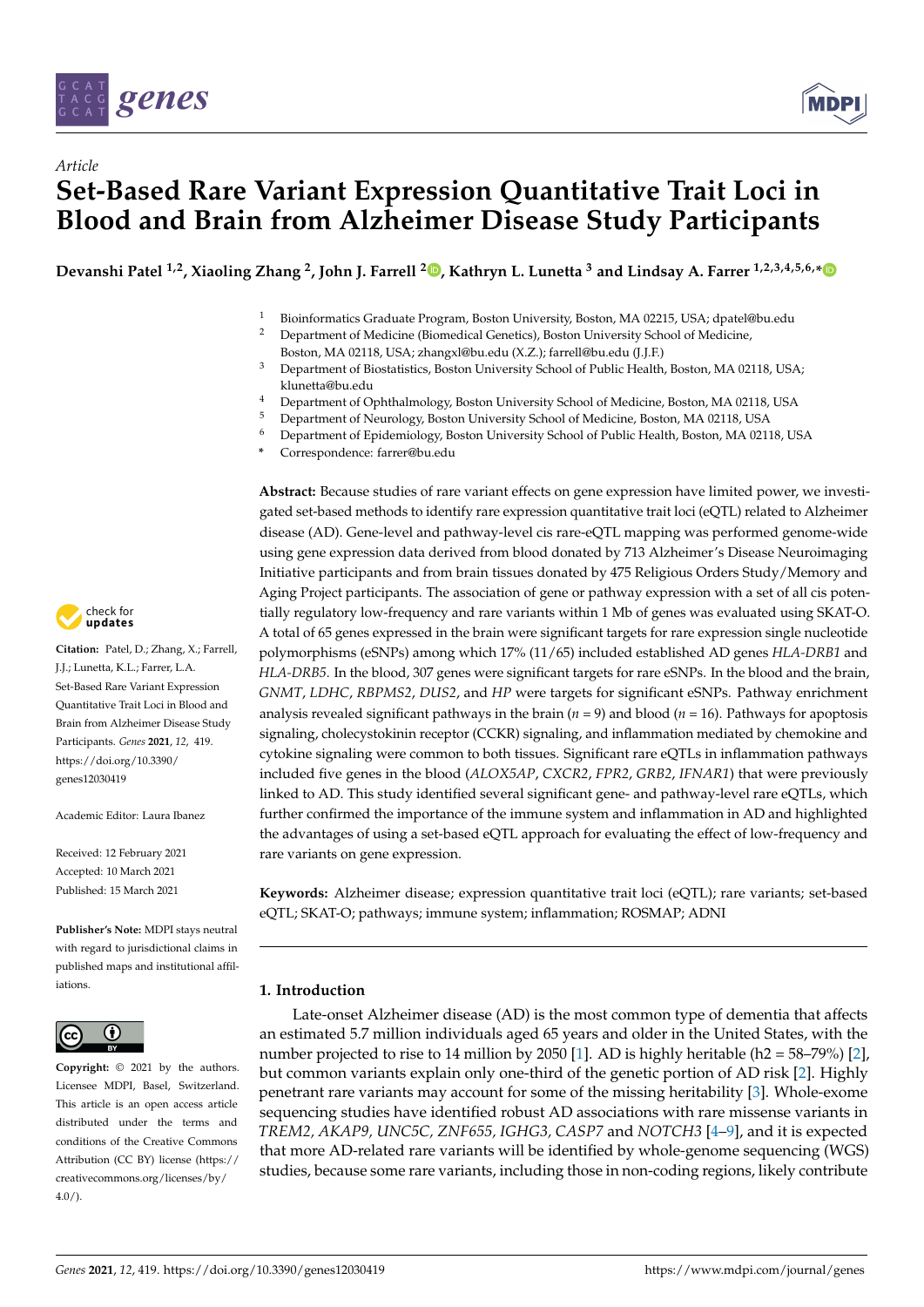to AD risk. However, identification of genes that are impacted by these rare variants, and thus likely have a functional role in AD, remains challenging.

Some AD risk variants are associated with gene expression, as demonstrated by recent expression quantitative trait locus (eQTL) studies [\[10,](#page-12-5)[11\]](#page-12-6). Rare variants may contribute to extreme gene expression within a single tissue or across multiple tissues [\[12–](#page-12-7)[15\]](#page-12-8). However, genome-wide studies of rare eQTLs are generally underpowered to obtain significant results. Although gene-based tests, which test the aggregate effects of multiple variants, are commonly used to evaluate the association of a disease with rare variants, only a few studies have applied this approach to the analysis of rare eQTLs. Several eQTL studies employed set-based approaches including testing gene expression with multiple single nucleotide polymorphisms (SNPs) chosen by variable selection [\[16,](#page-12-9)[17\]](#page-12-10) using a gene-based partial least-squares method to correlate multiple gene transcript probes with multiple SNPs [\[18\]](#page-12-11), and identifying variants associated with transcript and protein modules [\[19\]](#page-12-12). These applications were not focused on rare variants, but still afforded higher power with a potential to find significant associations with low-frequency variants.

Few studies have applied a set-based eQTL method for rare variants. Recently, Lutz et al. applied burden and set-based (sequence) kernel association (SKAT) tests to normalize read counts in RNA-sequence (RNA-seq) studies [\[20\]](#page-12-13). In this study, we performed a gene-based cis-eQTL analysis using expression data derived from human blood and brain tissue to identify genes that contain a set of potentially regulatory low-frequency and rare variants (minor allele frequency  $(MAF) < 0.05$ ) that are significantly associated with their expression. Although this design focused on rare variants, and thus has low power to detect expression differences between AD cases and controls, the set-based method can potentially discriminate AD-related targets among a group of genes located within 1 Mb from the expression single nucleotide polymorphisms (eSNPs) that were previously associated with the risk of AD. We also applied a pathway-based approach to determine which genes contribute most to the overall gene expression profile of a significant pathway containing a set of co-expressed functionally related genes.

#### **2. Materials and Methods**

#### *2.1. Study Cohorts*

The Alzheimer's Disease Neuroimaging Initiative (ADNI) is a multisite longitudinal study that began enrolling subjects in 2004, and includes persons with AD, mild cognitive impairment (MCI), and normal cognitive functioning [\[21\]](#page-13-0). Affymetrix Human Genome U219 array gene expression data derived from whole blood, whole-genome sequence (WGS) data, and phenotype data were downloaded from a public-access database [\(http:](http://www.loni.usc.edu) [//www.loni.usc.edu](http://www.loni.usc.edu) (accessed on 11 December 2018)). The portion of the sample included in this study included 207 AD cases, 284 MCI cases, 194 controls, and 28 individuals with missing dementia status.

The Religious Orders Study (ROS)/Memory and Aging Project (MAP) also contributed to this research. ROS enrolled older nuns and priests from across the US without known dementia for a longitudinal clinical analysis and brain donation. MAP enrolled older subjects without dementia from retirement homes, who agreed to brain donation at the time of death [\[22](#page-13-1)[,23\]](#page-13-2). RNA-sequence data, including gene expression information derived from dorsolateral prefrontal cortex area tissue donated by 475 participants (281 autopsyconfirmed AD cases and 194 controls), as well as WGS data included in this study, were obtained from the AMP-AD knowledge portal [\(https://www.synapse.org/#!Synapse:](https://www.synapse.org/#!Synapse:syn3219045) [syn3219045](https://www.synapse.org/#!Synapse:syn3219045) (accessed on 1 July 2018)) [\[24\]](#page-13-3). Characteristics of subjects from both cohorts are provided in Table [1.](#page-2-0)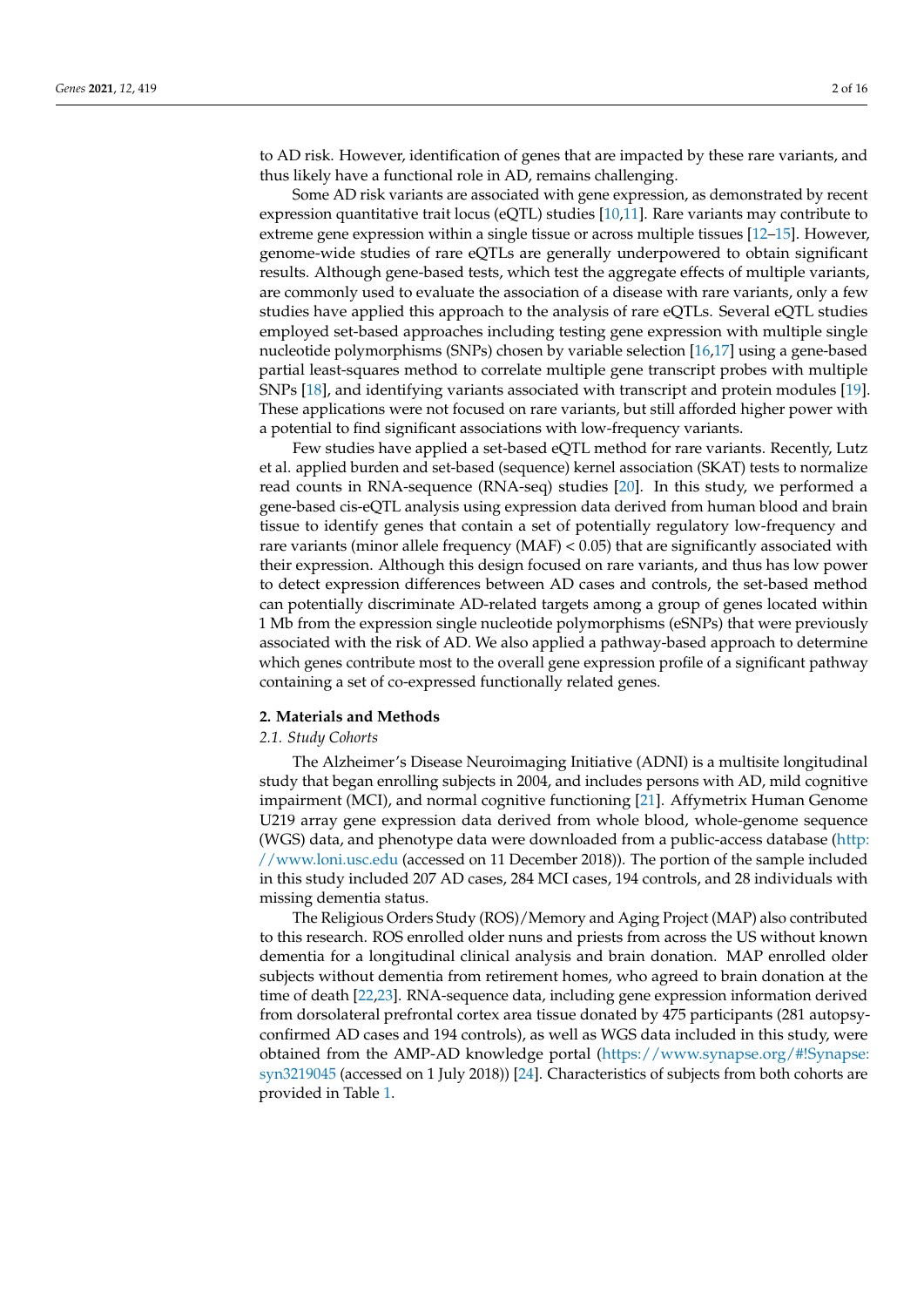| <b>Dataset</b>           | Race                                                    | N   | <b>AD Cases</b> | <b>MCI</b> Cases | Controls | Female | Age*       |
|--------------------------|---------------------------------------------------------|-----|-----------------|------------------|----------|--------|------------|
| <b>ROSMAP</b><br>(Brain) | <b>NHW</b><br>98%<br>AA<br>$2\%$<br>Other<br>$< 0.01\%$ | 475 | 281             | $\mathbf{0}$     | 194      | 63%    | 85.9 (4.8) |
| <b>ADNI</b><br>(Blood)   | <b>NHW</b><br>93%<br>AA<br>$4\%$<br>Other<br>3%         | 713 | 207             | 284              | 222      | 44%    | 76.3(8.1)  |

<span id="page-2-0"></span>**Table 1.** Characteristics of subjects in the Religious Orders Study/Memory and Aging Project (ROSMAP) and Alzheimer's Disease Neuroimaging Initiative (ADNI) datasets.

NHW—non-Hispanic white, AA—African American. \* mean (standard deviation).

#### *2.2. Data Processing*

ADNI microarray gene expression data were normalized and log-transformed using limma [\[25\]](#page-13-4). ROSMAP RNA-seq data were normalized and then log-transformed using a previously described pipeline [\[26\]](#page-13-5). The log-transformed expression data were evaluated using surrogate variable analysis (SVA) [\[27\]](#page-13-6) to obtain surrogate variables for global technical effects and hidden effects, which were included as covariates in the analysis models for eQTL discovery. Additional filtering steps of GWAS and gene expression data included eliminating 167 ROSMAP and 96 ADNI subjects with missing data (resulting in the sample sizes reported in Table [1\)](#page-2-0), restricting gene expression data to protein-coding genes (12,971 genes in ROSMAP and 16,025 genes in ADNI), and selecting only bi-allelic low-frequent and rare variants (MAF  $\leq$  0.05) with a variant call rate of >95%.

#### *2.3. Functional Annotation of Variants*

Variants in the ADNI and ROSMAP WGS datasets were annotated using CADD v1.6 [\[28\]](#page-13-7) and GWAVA v1.0 software [\[29\]](#page-13-8). Combined Annotation-Dependent Depletion (CADD) scores prioritize functional, deleterious, and disease-causal coding and noncoding variants by integrating multiple annotations into one score by contrasting variants that survived natural selection with simulated mutations [\[28\]](#page-13-7). A scaled CADD score of 10 or greater indicates a raw score in the top 10% of all possible reference genome single nucleotide variants (SNVs), and a score of 20 or greater indicates a raw score in the top 1% [\[28\]](#page-13-7). Genome-Wide Annotation of Variants (GWAVA) scores predict the functional impact of non-coding genetic variants based on annotations of non-coding elements and genome-wide properties, such as evolutionary conservation and GC-content, in the range of 0–1 with mutations scored >0.5 identified as "functional" and those scored  $\leq$ 0.5 as "non-functional" [\[29\]](#page-13-8). Genomic coordinates of variants in the ADNI dataset that were established using genome build GRCh38 were converted to build hg19 using liftOver software [\(https://genome.ucsc.edu/cgi-bin/hgLiftOver](https://genome.ucsc.edu/cgi-bin/hgLiftOver) (accessed on 3 November 2018)). Both ADNI and ROSMAP WGS variants were matched by chromosome, position, reference, and alternate alleles. Variants having a CADD score >15 or a GWAVA region score >0.5 were annotated as having a potential regulatory function.

#### *2.4. Set-Based eQTL Analysis*

The sequence of steps to identify set-based eQTLs in the blood and brain is shown in Figure [1.](#page-3-0)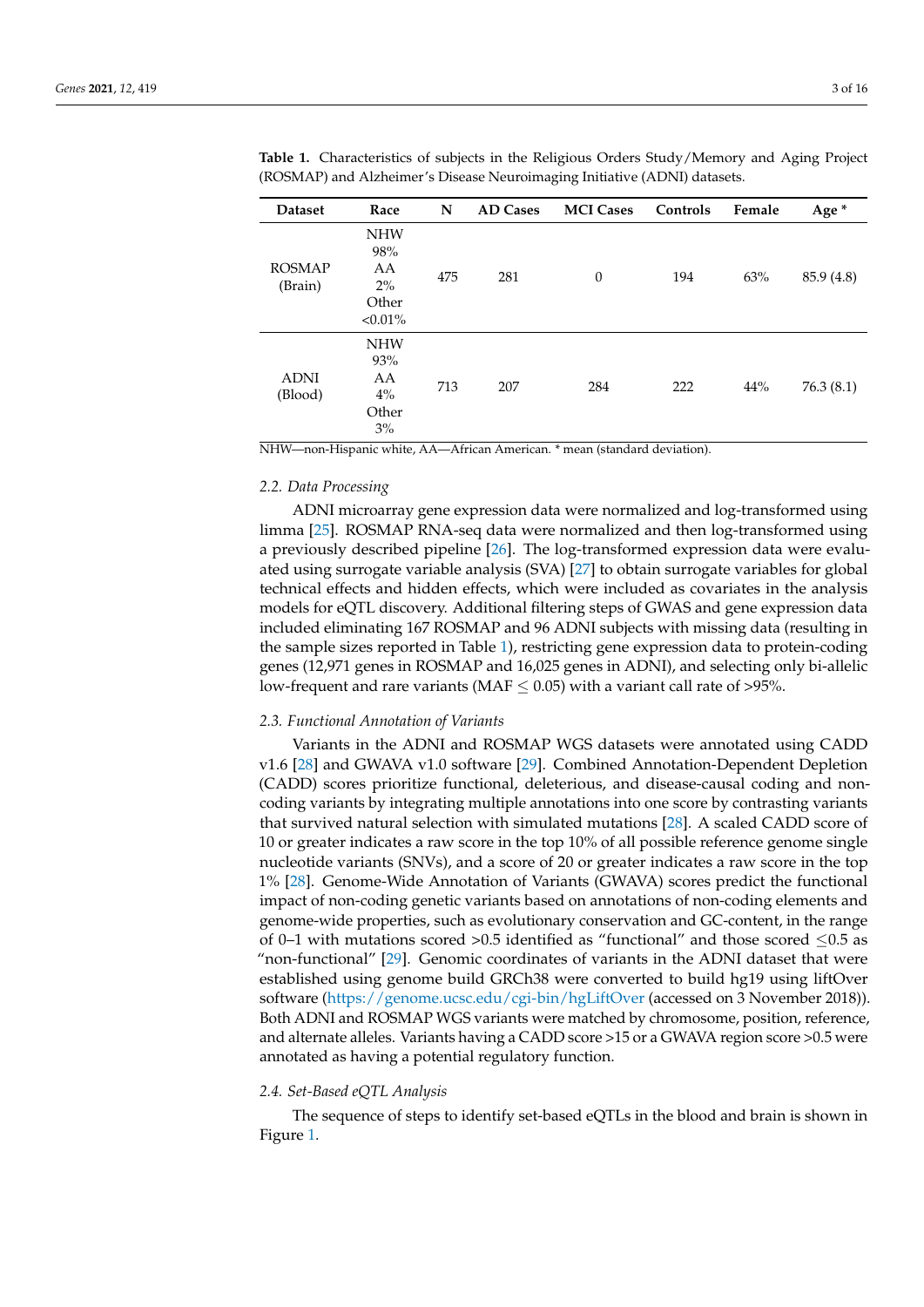<span id="page-3-0"></span>

each protein-coding gene using an aggregate of all potentially regulatory single nucleotide polymorphisms (SNPs) with minor allele frequency  $\leq 0.05$  within 1 Mb of each gene. Pathway-level analysis was carried out in two steps. First, the with minor allele frequency  $\frac{1}{20.05}$  within 1 Mb of each general analysis was carried out in two steps. First, the weighted gene co-expression network analysis (WCGNA) method was applied to identify co-expressed gene modules. weighted gene co-expression network analysis (WCGNA) method was applied to identify co-expressed gene modules. Next, pathway enrichment analysis was conducted using the Protein Analysis Through Evolutionary Relationships (PANTHER) tool to identify significantly enriched pathways in these gene modules, and pathway-level tests were then performed on each enriched pathway, including the aggregated SNPs for each gene in the module. Results were considered significant (*p* < 0.05) after applying a Bonferroni correction. **Figure 1.** Overview of set-based rare expression quantitative trait loci (eQTL) analysis. Gene-level tests were performed for

# 2.4.1. Gene-Level cis-eQTL Analysis 2.4.1. Gene-Level cis-eQTL Analysis

For common variants, eQTL analysis entails testing the association of expression of one gene with one variant. Gene-level eQTL analysis was performed by testing the association of expression of one gene with aggregated cis-regulatory variants, limited to those with a frequency of  $\leq 0.05$  and located in or within 1 Mb of the gene. Gene-based tests were performed using the SKAT-O method, which combines the variance component (SKAT) is a state of the variance component (SKAT) approach and burden tests into one test with optimal power [\[30\]](#page-13-9). We implemented  $SKAT$ O tests for set-based eQTL analysis by considering the gene expression value as the out-outcome, with the aggregated rare variant count as the predictor. The regression model for come, with the aggregated rare variant count as the predictor. The regression model for analyses of the ROSMAP data also included covariates for age, sex, post-mortem interval analyses of the ROSMAP data also included covariates for age, sex, post-mortem interval (PMI), study (ROS or MAP), and a term for a surrogate variable (SV1), derived from the gene expression data matrix to account for unmeasured/hidden technical effects on gene  $\frac{1}{2}$ gene expression data matrix to account for unmeasured/hidden technical effects on gene expression using surrogate variable analysis (SVA) [\[27\]](#page-13-6). Model covariates for analyses of the expression using surrogate variable analysis (SVA) [27]. Model covariates for analyses of ADNI data included baseline age, sex, RNA integrity number (RIN), year of blood sample the ADNI data included baseline age, sex, RNA integrity number (RIN), year of blood collection, and SV1. SKAT-O was implemented with group-wise tests using EPACTS software [\(https://genome.sph.umich.edu/wiki/EPACTS](https://genome.sph.umich.edu/wiki/EPACTS) (accessed on 9 March 2021)) with the following parameter specifications: epacts group—vcf [specific chr genome vcf.gz] file]\—groupf [file of aggregated rare variants]—out [out file]\—ped [gene expression file]—max-maf  $0.05\$ —pheno \$gene—cov Age\_baseline—cov Sex—cov RIN—cov Year of Collection—cov SV1—test skat—skat-o—run 8. The significance threshold after adjusting for the number of genes tested was 3.86  $\times$  10<sup>-6</sup> (0.05/12,971) for analyses of the ROSMAP  $\sigma$  adjusting for  $\sigma$  and  $\sigma$   $\sigma$   $\sigma$   $\sigma$ SKAT-O tests for set-based eQTL analysis by considering the gene expression value as the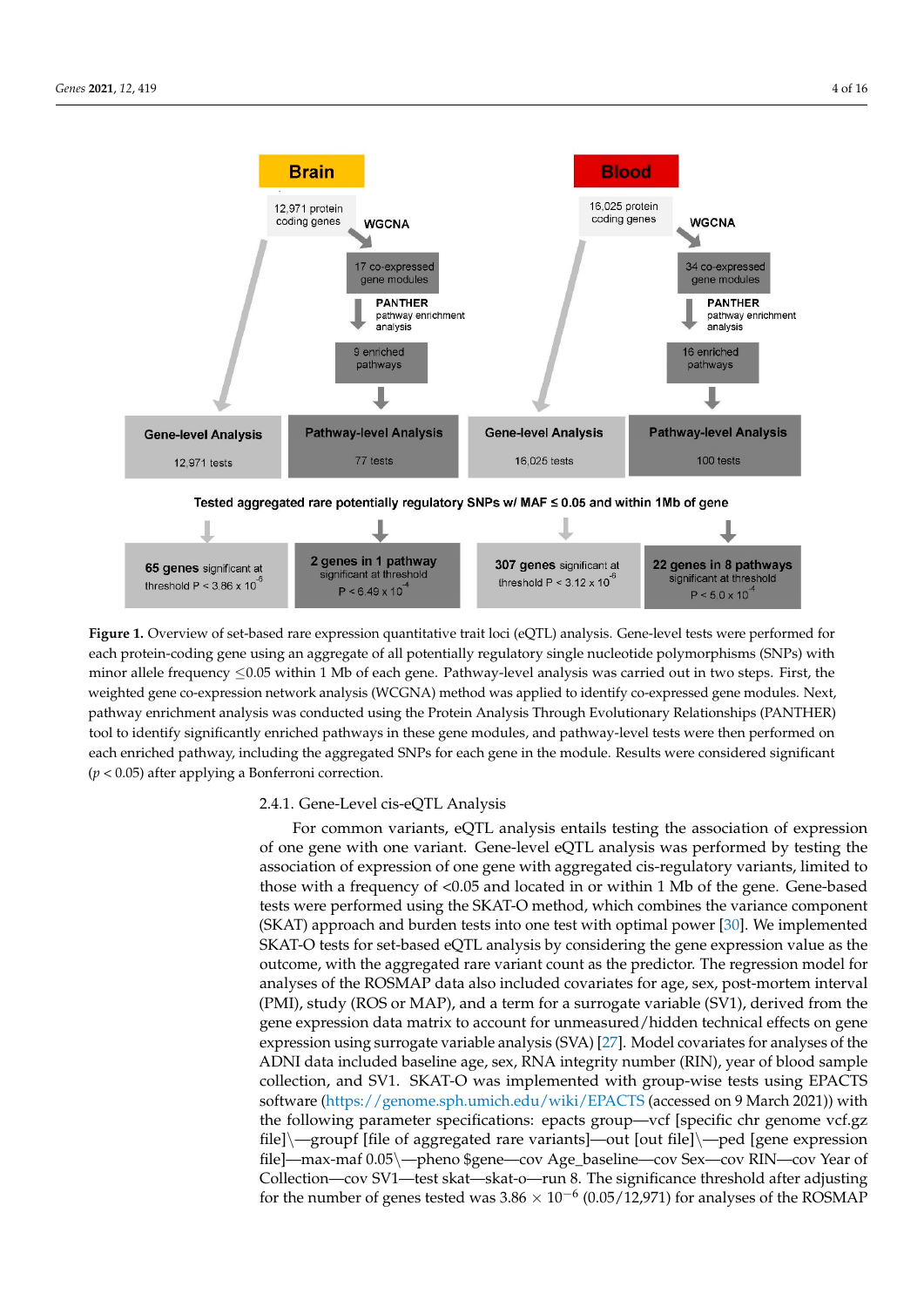data and  $3.12 \times 10^{-6}$  (0.05/16,024) for analyses of the ADNI data (Figure [1\)](#page-3-0). To identify sentinel variants that contribute the majority of the evidence for significant gene-based results, eQTL tests were performed for all significant genes and each individual potentially regulatory rare variant (MAF  $\leq$  0.05) within 1Mb of the gene using linear regression models with the above covariates in R  $[31]$  for each cis-regulatory variant. The significance threshold after adjusting for the number of unique gene-SNP eQTLs was  $1.83 \times 10^{-6}$ (0.05/27,393) for analyses of the ROSMAP data and  $1.17 \times 10^{-7}$  (0.05/425,995) for analyses of the ADNI data.

#### 2.4.2. Pathway-Level cis-eQTL Analysis

Pathway-level eQTL analysis was employed to test the association of a pathway, containing many genes, with sets of variants in each of the genes in the pathway one at a time. First, modules of co-expressed genes were identified using the Weighted Gene Co-expression Network Analysis (WGCNA) method implemented in R [\[32\]](#page-13-11), including all protein-coding genes that were expressed in the ADNI and ROSMAP datasets. Analyses were conducted using the default parameters (soft-threshold power  $β = 6.00$ , deepSplit = 2 (medium sensitivity), a minimum module size of 20, and a merge cut height of 0.15) that were recommended by the developers of the software [\[32\]](#page-13-11) and applied in another AD study [\[33\]](#page-13-12). Each gene module can be summarized quantitatively by a module eigengene (ME) value derived from principal component analysis. The ME is considered to be representative of gene expression profiles in a gene module. Next, gene-set pathway enrichment analysis was performed using the Protein Analysis Through Evolutionary Relationships (PANTHER) software tool [\[34\]](#page-13-13) to determine which pathways were significantly enriched in the gene modules identified from the WGCNA for pathway-level eQTL analysis. Significance of the enriched pathways was determined by the Fisher's Exact test with a false discovery rate (FDR) of <0.05. Pathway-level eQTL analysis was performed for each significantly enriched pathway. The association of the ME value and each gene in the module was tested individually using all potentially regulatory rare cis-SNPs (MAF < 0.05). Models included the same covariates and parameter specifications as described for the gene-level eQTL tests and were analyzed using the SKAT-O method implemented in EPACTS. A total of 77 genes in 9 enriched pathways were evaluated in the ROSMAP dataset, and 100 genes in 16 enriched pathways were evaluated in the ADNI dataset. After correction for the number of genes that were tested, the thresholds for significant pathway-level rare eQTLs were  $p < 6.49 \times 10^{-4}$  in the ROSMAP dataset and  $p < 5.0 \times 10^{-4}$  in the ADNI dataset (Figure [1\)](#page-3-0).

#### 2.4.3. Comparison of Rare and Common eQTLs

To determine whether both common variants and gene-level aggregated rare/lowfrequency variants target expression of the same genes, we evaluated the overlap in significant gene-based cis-eQTLs with those involving common variants (MAF > 0.05) within 1 Mb of protein-coding genes that were obtained previously from the Framingham Heart Study (blood) and ROSMAP (brain) gene expression datasets [\[26\]](#page-13-5). These comparisons not only indicated which eGenes are regulated by rare and/or common variants, but also determined whether multiple variants can separately up- or down-regulate expression of the same gene.

#### **3. Results**

#### *3.1. Gene-Level eQTL Associations*

In the gene-level eQTL analysis, aggregating on average 416 unique low-frequency and rare variants for each gene, 65 significant gene-level eQTLs (*p* < 3.86 × 10−<sup>6</sup> ) were identified in the brain (Figure [1,](#page-3-0) Table S1). Eight of these genes, including established AD genes *HLA-DRB1* [\[35\]](#page-13-14) and *HLA-DRB5* [\[36\]](#page-13-15), are located in or near the major histocompatibility locus. By comparison, 307 significant gene-level eQTLs, with an average of 678 unique variants, were observed in blood at *p* < 3.12 × 10−<sup>6</sup> (Figure [1,](#page-3-0) Table S2). Among these genes,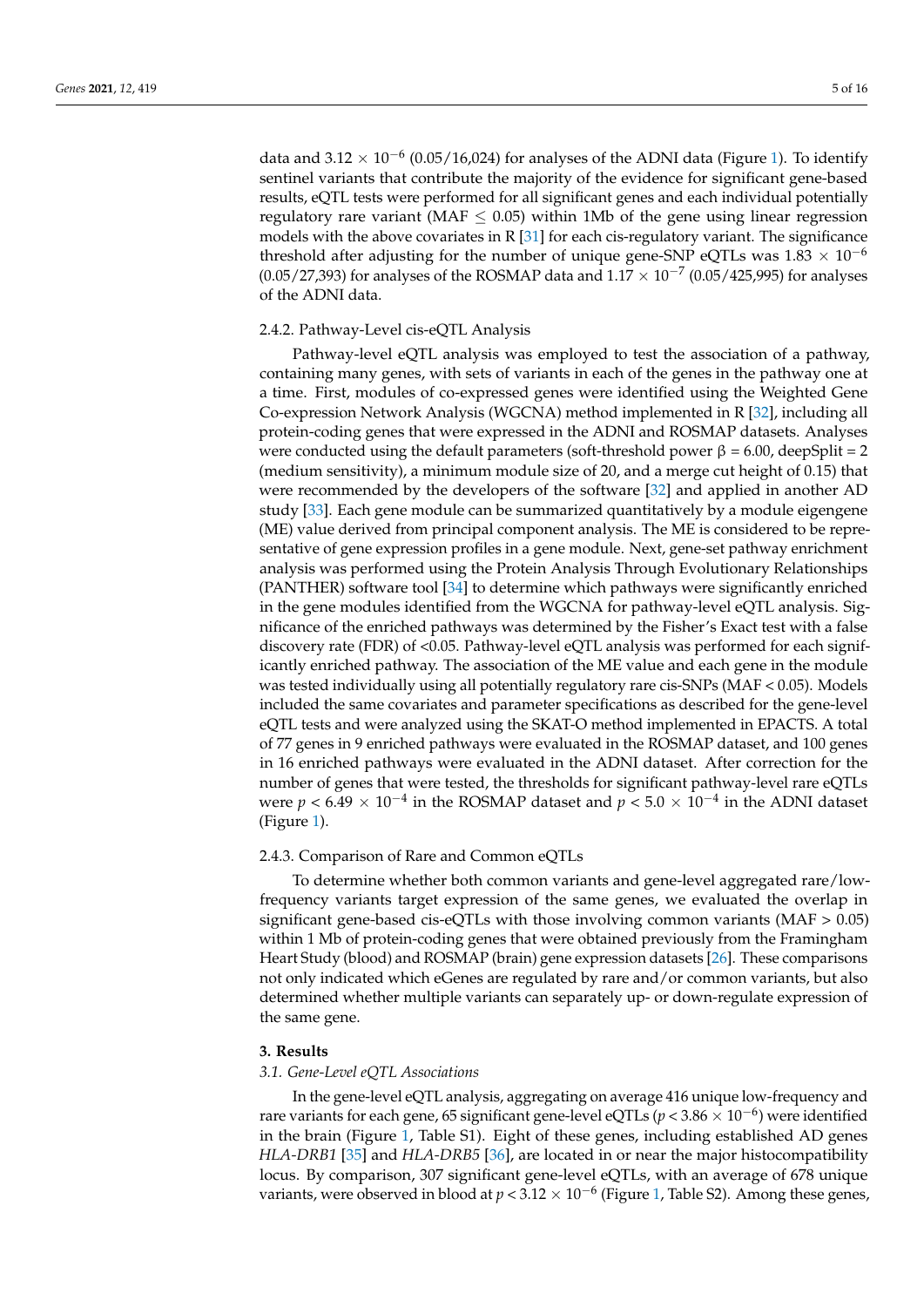*ABCA7*, *ECHDC3*, and *MS4A6A* are known AD loci [\[35](#page-13-14)[,36\]](#page-13-15). The genes *GNMT*, *LDHC*, *RBPMS2*, *DUS2*, and *HP* were significant in both the brain and blood (Table [2\)](#page-5-0), noting that the evidence for *RBPMS2* was stronger in the blood ( $p = 1.69 \times 10^{-36}$ ) than the brain  $(p = 9.90 \times 10^{-8})$ .

**Table 2.** Significant gene-level eQTLs common to blood and brain.

<span id="page-5-0"></span>

| Begin<br>Chr |            | End<br>Position | Gene   |                         | <b>Brain</b>    |                       | <b>Blood</b>            |                 |                        |
|--------------|------------|-----------------|--------|-------------------------|-----------------|-----------------------|-------------------------|-----------------|------------------------|
| Position     | CVar +     |                 |        | Unique Var <sup>^</sup> | <i>v</i> -Value | $CVar +$              | Unique Var <sup>^</sup> | <i>v</i> -Value |                        |
| 6            | 41,942,338 | 43.929.364      | GNMT   | 671                     | 437             | $1.85 \times 10^{-6}$ | 1006                    | 640             | $2.87 \times 10^{-7}$  |
| 11           | 17,434,230 | 19.468.040      | LDHC   | 429                     | 273             | $2.07 \times 10^{-7}$ | 762                     | 473             | $2.25 \times 10^{-10}$ |
| 15           | 64.039.999 | 66.063.761      | RBPMS2 | 404                     | 249             | $9.90 \times 10^{-8}$ | 648                     | 417             | $1.69 \times 10^{-36}$ |
| 16           | 67.034.867 | 69,106,452      | DUS2   | 714                     | 482             | $1.98 \times 10^{-6}$ | 1085                    | 723             | $6.41\times10^{-08}$   |
| 16           | 71,090,452 | 73,094,829      | HP     | 741                     | 461             | $2.28 \times 10^{-9}$ | 1206                    | 750             | $2.43 \times 10^{-11}$ |

+ Cumulative number of variants. ˆ Number of unique variants. Chromosome and map position according to GRCh37 assembly.

## *3.2. Variant-Level eQTL Associations*

Examination of the variant-level eQTL associations for the 65 significant genes in the brain identified 61 significant eGene-eSNP eQTL pairs, involving 22 unique eGenes (Table S3). By a very wide margin, the most significant eQTL pair featured rs772849040 located in *NFAT5*, which targeted *DDX19A-DDX19B* (*p* ≤ 1.0 × 10−314). *DDX19A-DDX19B* was also a significant eGene for rs17881635 located in COG4 (*p* = 6.26 × 10−23). *COPZ1* and *TMPRSS6* were both significant eGenes for seven eSNPs each. A much larger number of eQTL pairs ( $n = 832$ ) were significant in the blood, in which 185 eGenes were unique (Table S4). Four of these genes had 20 or more significant eSNPs: *KRT79* (*n* = 36), *TAC3*  $(n = 32)$ , *CDK12*  $(n = 24)$ , and *SOS1*  $(n = 20)$ . *LDHC* was a significant eGene for two eSNPs in the blood (rs117652970,  $p = 1.12 \times 10^{-21}$  and rs17579565,  $p = 8.26 \times 10^{-21}$ ) and a third eSNP in the brain rs773835421,  $p = 1.60 \times 10^{-6}$ ). Adjacent genes *DHRS4* and its homolog *DHRS4L2* were significant eGene targets for 17 eSNPs. Similarly, three SNPs were each significant eQTLs paired with *ATP6V0D1* and *CMTM2*, and four SNPs were each significant eQTLs paired with *IKZF3* and *GSDMA*. In the brain, rs1260874991 and rs1405001784 were significant eSNPs for two zinc finger protein genes (*ZNF101* and *ZNF103*).

#### *3.3. Pathways Enriched in the Brain and Blood*

Pathway enrichment analysis of each gene module revealed 9 significant enriched pathways in the brain and 16 in the blood (Table [3\)](#page-6-0). The apoptosis signaling, cholecystokinin receptor (CCKR) signaling map, and inflammation mediated by chemokine and cytokine signaling pathways were enriched in both the brain and blood. Focusing on genes in the significantly enriched pathways in the brain, the aggregated rare variants in *CCL7* and *CCL8* were associated with the inflammation mediated by chemokine and cytokine signaling pathway ( $p = 1.84 \times 10^{-5}$  and  $p = 4.50 \times 10^{-4}$ , respectively, Table [4\)](#page-7-0). In total, 6 of the 22 genes that contained significant aggregated rare eQTLs associated with pathway expression in the blood were members of the same inflammation pathway: *ALOX5AP* (*p* = 1.26 × 10−<sup>4</sup> ), *CXCR2* (*p* = 1.53 × 10−<sup>6</sup> ), *FPR2* (*p* = 1.25 × 10−<sup>4</sup> ), *GRB2* (*p* = 6.04 × 10−<sup>7</sup> ), *IFNAR1* (*p* = 1.98  $\times$  10<sup>-5</sup>), and *RAF1* (*p* = 2.11  $\times$  10<sup>-5</sup>) (Table [4\)](#page-7-0). Furthermore, *CFLAR*  $(p = 2.42 \times 10^{-4})$ , *TMBIM6* ( $p = 4.48 \times 10^{-4}$ ), and *TNFRSF10C* ( $p = 8.77 \times 10^{-5}$ ) were significant rare variant eQTLs in apoptosis signaling pathways in the blood. Significant aggregated rare variant eQTLs were observed with *ALOX5AP* in both gene-level  $(p = 2.20 \times 10^{-10})$  and pathway-level  $(p = 1.26 \times 10^{-4})$  analyses (Table [4\)](#page-7-0).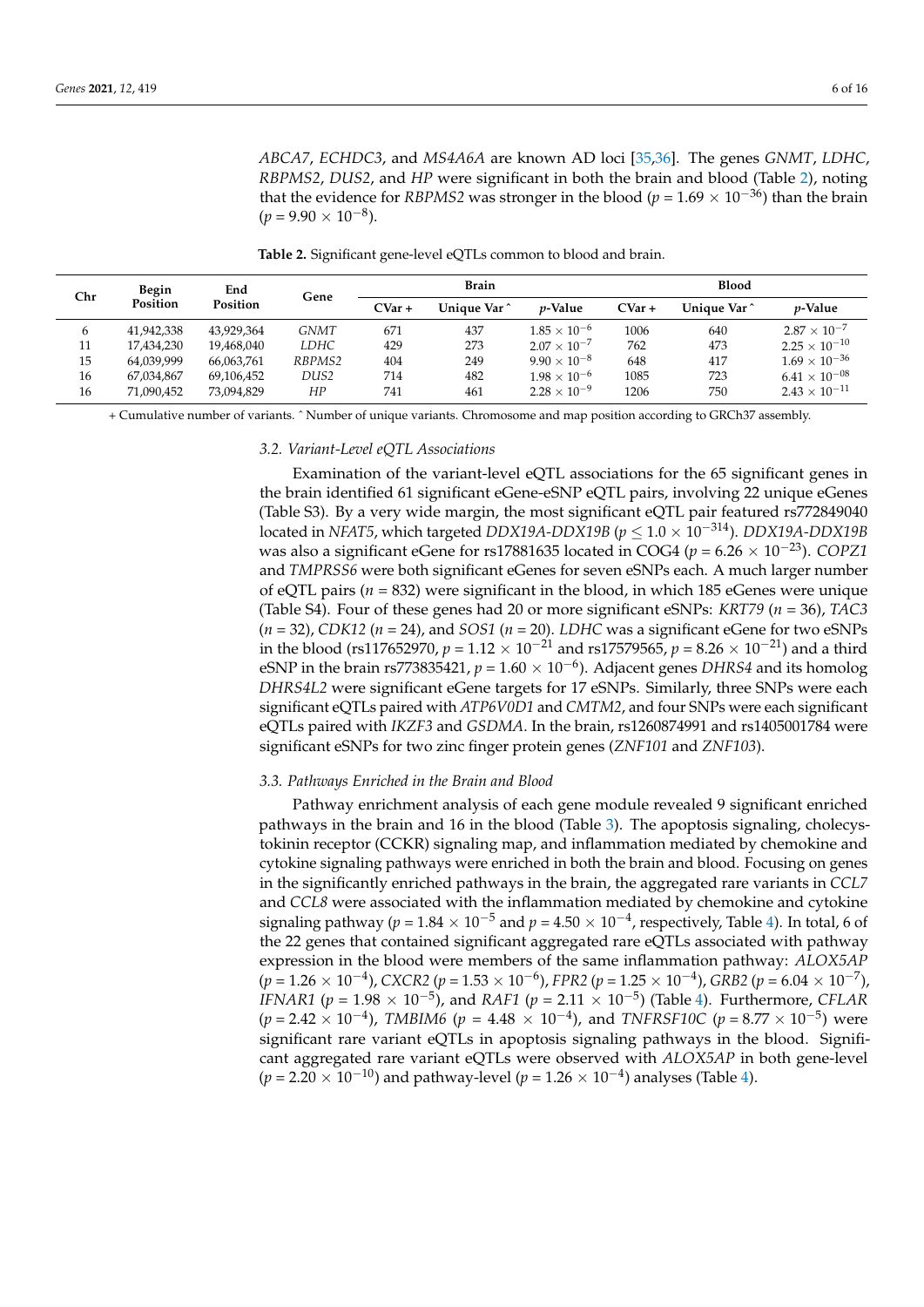|                                                                                 |                       |                | # Module            | <b>Module Genes</b>     |                                 |       |                           |                       |
|---------------------------------------------------------------------------------|-----------------------|----------------|---------------------|-------------------------|---------------------------------|-------|---------------------------|-----------------------|
| Pathway                                                                         | # Genes in<br>Pathway | Gene<br>Module | Genes in<br>Pathway | Expected #<br>of Genes* | Fold<br>Enrichment <sup>+</sup> | $+/-$ | Uncorrected<br>$p$ -Value | <b>FDR</b>            |
| <b>BRAIN</b>                                                                    |                       |                |                     |                         |                                 |       |                           |                       |
| Apoptosis signaling                                                             | 77                    | 7              | $12\,$              | 1.64                    | 7.3                             | $+$   | $3.09 \times 10^{-7}$     | $5.01 \times 10^{-5}$ |
| Toll receptor signaling                                                         | 32                    | 8              | 6                   | 0.46                    | 12.97                           | $+$   | $1.45 \times 10^{-5}$     | $2.36 \times 10^{-3}$ |
| Wnt signaling                                                                   | 235                   | 4              | 21                  | 7.35                    | 2.86                            | $+$   | $3.49 \times 10^{-5}$     | $5.65 \times 10^{-3}$ |
| Cadherin signaling                                                              | 127                   | $\overline{4}$ | 14                  | 3.97                    | 3.53                            | $+$   | $9.59 \times 10^{-5}$     | $7.77 \times 10^{-3}$ |
| CCKR signaling map                                                              | 111                   | 7              | 10                  | 2.37                    | 4.22                            | $+$   | $2.22 \times 10^{-4}$     | $1.20 \times 10^{-2}$ |
| Gonadotropin-releasing hormone receptor                                         | 152                   | $\overline{4}$ | 14                  | 4.75                    | 2.95                            | $+$   | $5.28\times10^{-4}$       | $2.14 \times 10^{-2}$ |
| p <sub>53</sub>                                                                 | 62                    | 7              | $\overline{7}$      | 1.32                    | 5.29                            | $+$   | $5.76 \times 10^{-4}$     | $2.33 \times 10^{-2}$ |
| Inflammation mediated by chemokine and cytokine signaling                       | 173                   | 16             | $\mathbf 5$         | 0.51                    | 9.89                            | $+$   | $1.54 \times 10^{-4}$     | $2.50 \times 10^{-2}$ |
| Angiogenesis                                                                    | 126                   | $\overline{4}$ | 12                  | 3.94                    | 3.05                            | $+$   | $9.95 \times 10^{-4}$     | $3.22 \times 10^{-2}$ |
| <b>BLOOD</b>                                                                    |                       |                |                     |                         |                                 |       |                           |                       |
| Blood coagulation                                                               | 43                    | 24             | $\,8\,$             | 0.27                    | 29.9                            | $+$   | $8.22 \times 10^{-10}$    | $1.34 \times 10^{-7}$ |
| Parkinson's disease                                                             | 85                    | 15             | 7                   | 0.79                    | 8.82                            | $+$   | $2.28 \times 10^{-5}$     | $3.72 \times 10^{-3}$ |
| Inflammation mediated by chemokine and cytokine signaling                       | 237                   | 14             | 11                  | 2.27                    | 4.84                            | $+$   | $2.50 \times 10^{-5}$     | $4.08 \times 10^{-3}$ |
| T-cell activation                                                               | 73                    | 32             | $\overline{4}$      | 0.18                    | 22.02                           | $+$   | $3.87\times10^{-5}$       | $6.30 \times 10^{-3}$ |
| <b>B-cell activation</b>                                                        | 66                    | 12             | 6                   | 0.66                    | 9.08                            | $+$   | $7.89 \times 10^{-5}$     | $1.29 \times 10^{-2}$ |
| PDGF signaling                                                                  | 127                   | 12             | 7                   | 1.27                    | 5.5                             | $+$   | $3.79 \times 10^{-4}$     | $2.06 \times 10^{-2}$ |
| Apoptosis signaling                                                             | 112                   | $\mathbf 5$    | 12                  | 3.15                    | 3.81                            | $+$   | $1.51\times10^{-4}$       | $2.47 \times 10^{-2}$ |
| JAK/STAT signaling                                                              | 17                    | 7              | $\overline{4}$      | 0.28                    | 14.33                           | $+$   | $3.21\times10^{-4}$       | $2.62\times10^{-2}$   |
| Ras                                                                             | 64                    | 5              | 8                   | 1.8                     | 4.44                            | $+$   | $7.61\times10^{-4}$       | $3.10 \times 10^{-2}$ |
| CCKR signaling map                                                              | 164                   | 5              | 14                  | 4.61                    | 3.04                            | $+$   | $3.94 \times 10^{-4}$     | $3.21 \times 10^{-2}$ |
| Angiotensin II-stimulated signaling through G proteins and<br>$\beta$ -arrestin | 33                    | 5              | 6                   | 0.93                    | 6.47                            | $+$   | $6.14 \times 10^{-4}$     | $3.34 \times 10^{-2}$ |
| Histamine H2 receptor-mediated signaling                                        | 24                    | $\mathbf 5$    | $\mathbf 5$         | 0.67                    | 7.41                            | $+$   | $1.03 \times 10^{-3}$     | $3.37 \times 10^{-2}$ |
| Inflammation mediated by chemokine and cytokine signaling                       | 237                   | 24             | 7                   | 1.47                    | 4.75                            | $+$   | $7.94 \times 10^{-4}$     | $4.32\times10^{-2}$   |
| Heme biosynthesis                                                               | 11                    | 6              | $\overline{4}$      | 0.25                    | 15.93                           | $+$   | $2.74 \times 10^{-4}$     | $4.47\times10^{-2}$   |
| Integrin signalling                                                             | 180                   | 7              | 11                  | 2.96                    | 3.72                            | $+$   | $2.84 \times 10^{-4}$     | $4.62 \times 10^{-2}$ |
| Inflammation mediated by chemokine and cytokine signaling                       | 237                   | 20             | 8                   | 1.78                    | 4.48                            | $+$   | $5.07 \times 10^{-4}$     | $8.26 \times 10^{-2}$ |

**Table 3.** Significant pathway enrichment in gene modules in the brain and blood.

<span id="page-6-0"></span>\* Number of genes expected in the gene module by chance based on the total set of genes in the pathway as determined for the ROSMAP and ADNI datasets. † fold enrichment = # module genes in pathway/expected number of genes in module.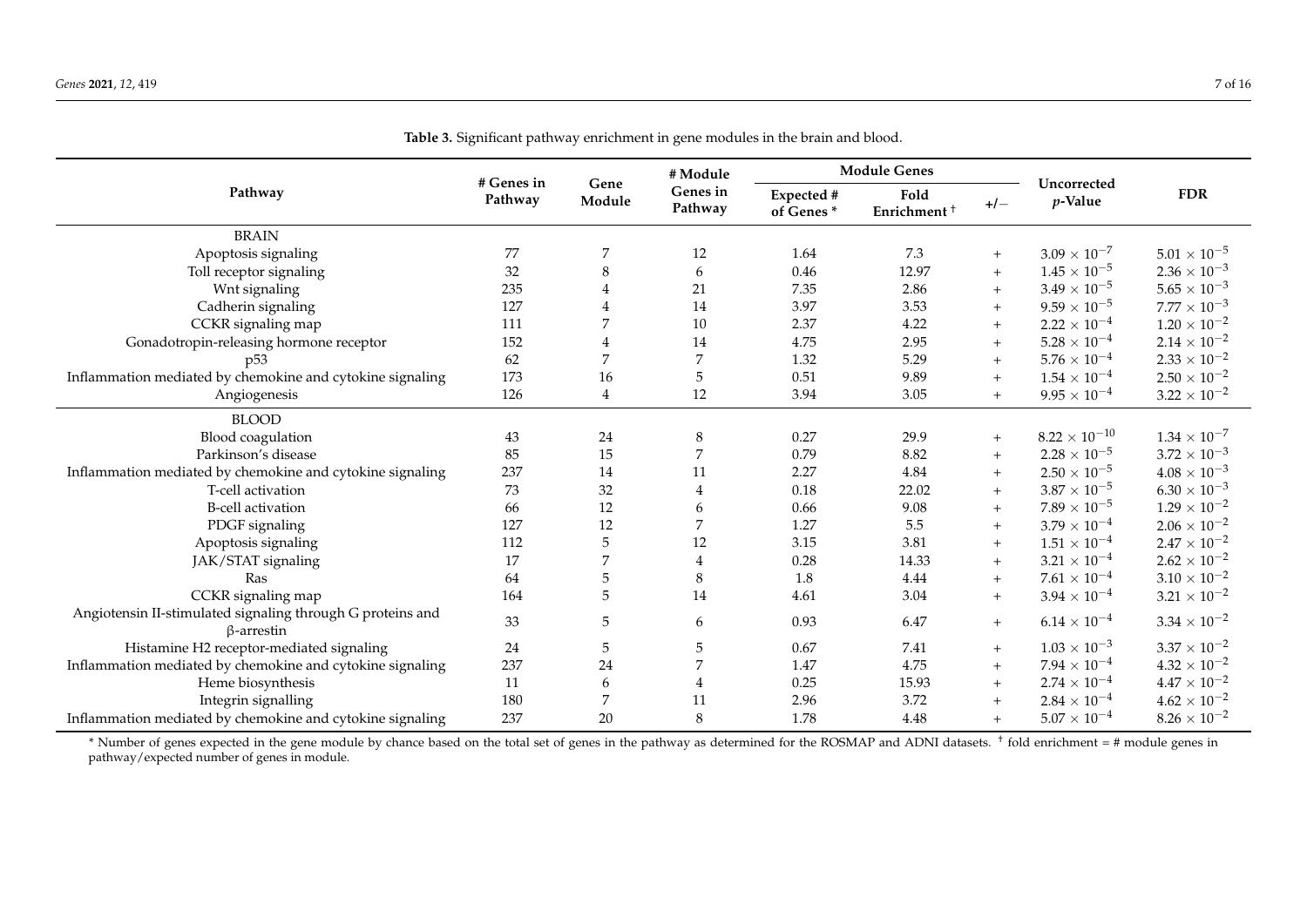| <b>CHR</b>                  | Begin<br>Position | End<br>Position | Gene             | $CVAR +$ | Unique<br>VAR <sup>^</sup> | $p$ -Value            | Gene<br>Module | Pathway                                                         |
|-----------------------------|-------------------|-----------------|------------------|----------|----------------------------|-----------------------|----------------|-----------------------------------------------------------------|
| 17                          | 31,600,172        | 33,592,552      | $CCL7*$          | 340      | 206                        | $1.84 \times 10^{-5}$ | 16             | Inflammation mediated by chemokine and cytokine signaling       |
| 17                          | 31,648,819        | 33,621,655      | $CCL8*$          | 319      | 195                        | $4.50 \times 10^{-4}$ | 16             | Inflammation mediated by chemokine and cytokine signaling       |
| 17                          | 72,322,351        | 74,401,630      | GRB2             | 1108     | 717                        | $6.04\times10^{-7}$   | 14             | Inflammation mediated by chemokine and cytokine signaling       |
| $\overline{2}$              | 217,992,496       | 220,001,949     | CXCR2            | 943      | 564                        | $1.53 \times 10^{-6}$ | 14             | Inflammation mediated by chemokine and cytokine signaling       |
| 5                           | 174,085,268       | 176,108,976     | HRH <sub>2</sub> | 335      | 196                        | $9.07 \times 10^{-6}$ | 5              | Histamine H2 receptor mediated signaling                        |
| $\mathbf{1}$                | 25,859,096        | 27,901,441      | RPS6KA1          | 1208     | 790                        | $1.01\times10^{-5}$   | 5              | Ras Pathway, CCKR signaling map                                 |
| 11                          | 76,033,278        | 78,180,311      | PAK1             | 565      | 355                        | $1.83 \times 10^{-5}$ | $\sqrt{5}$     | Ras Pathway, CCKR Signaling map                                 |
| 21                          | 33,696,834        | 35,718,581      | IFNAR1           | 525      | 332                        | $1.98\times10^{-5}$   | 14             | Inflammation mediated by chemokine and cytokine signaling       |
| $\ensuremath{\mathfrak{Z}}$ | 11,628,812        | 13,702,170      | RAF1             | 431      | 255                        | $2.11 \times 10^{-5}$ | 14             | Inflammation mediated by chemokine and cytokine signaling       |
| 1                           | 83,964,144        | 85,961,982      | GNG5             | 589      | 336                        | $3.43 \times 10^{-5}$ | 5              | Histamine H2 receptor mediated signaling                        |
| 9                           | 115,150,150       | 117,160,754     | <b>ALAD</b>      | 620      | 425                        | $4.97 \times 10^{-5}$ | 6              | Heme biosynthesis                                               |
| 1                           | 44,478,672        | 46,476,606      | <b>UROD</b>      | 1061     | 649                        | $5.92 \times 10^{-5}$ | 6              | Heme biosynthesis                                               |
| 19                          | 13,202,507        | 15,228,794      | PRKACA           | 767      | 501                        | $7.60 \times 10^{-5}$ | 5              | Histamine H2 receptor mediated signaling, CCKR<br>signaling map |
| $\boldsymbol{9}$            | 127,005,465       | 128998618       | HSPA5            | 1235     | 692                        | $7.91\times10^{-5}$   | 15             | Parkinson disease                                               |
| $\,8\,$                     | 21,946,761        | 23968794        | TNFRSF10C        | 817      | 520                        | $8.77\times10^{-5}$   | $\sqrt{5}$     | Apoptosis signaling                                             |
| 19                          | 51,273,985        | 53272173        | FPR <sub>2</sub> | 440      | 280                        | $1.23 \times 10^{-4}$ | 14             | Inflammation mediated by chemokine and cytokine signaling       |
| 13                          | 30,317,837        | 32,332,540      | ALOX5AP          | 297      | 197                        | $1.26 \times 10^{-4}$ | 14             | Inflammation mediated by chemokine and cytokine signaling       |
| $\overline{2}$              | 200,984,212       | 203,030,077     | <b>CFLAR</b>     | 637      | 404                        | $2.42 \times 10^{-4}$ | 5              | Apoptosis signaling                                             |
| 17                          | 39,458,200        | 41,463,831      | STAT5A           | 1093     | 708                        | $3.08 \times 10^{-4}$ | 12             | PDGF signaling                                                  |
| 14                          | 50,190,597        | 52,294,891      | $N\!I\!N$        | 516      | 323                        | $3.65 \times 10^{-4}$ | 12             | PDGF signaling                                                  |
| 12                          | 49,108,257        | 51,158,233      | TMBIM6           | 1082     | 716                        | $4.48 \times 10^{-4}$ | 5              | Apoptosis signaling                                             |
|                             |                   |                 |                  |          |                            |                       |                |                                                                 |

**Table 4.** Significant pathway-level eQTLs in the brain or blood by aggregating cis rare variants.

<span id="page-7-0"></span>+ Cumulative number of variants; ˆ Number of unique variants; **\*** Results from brain (otherwise results from blood); Chromosome and map position according to GRCh37 assembly.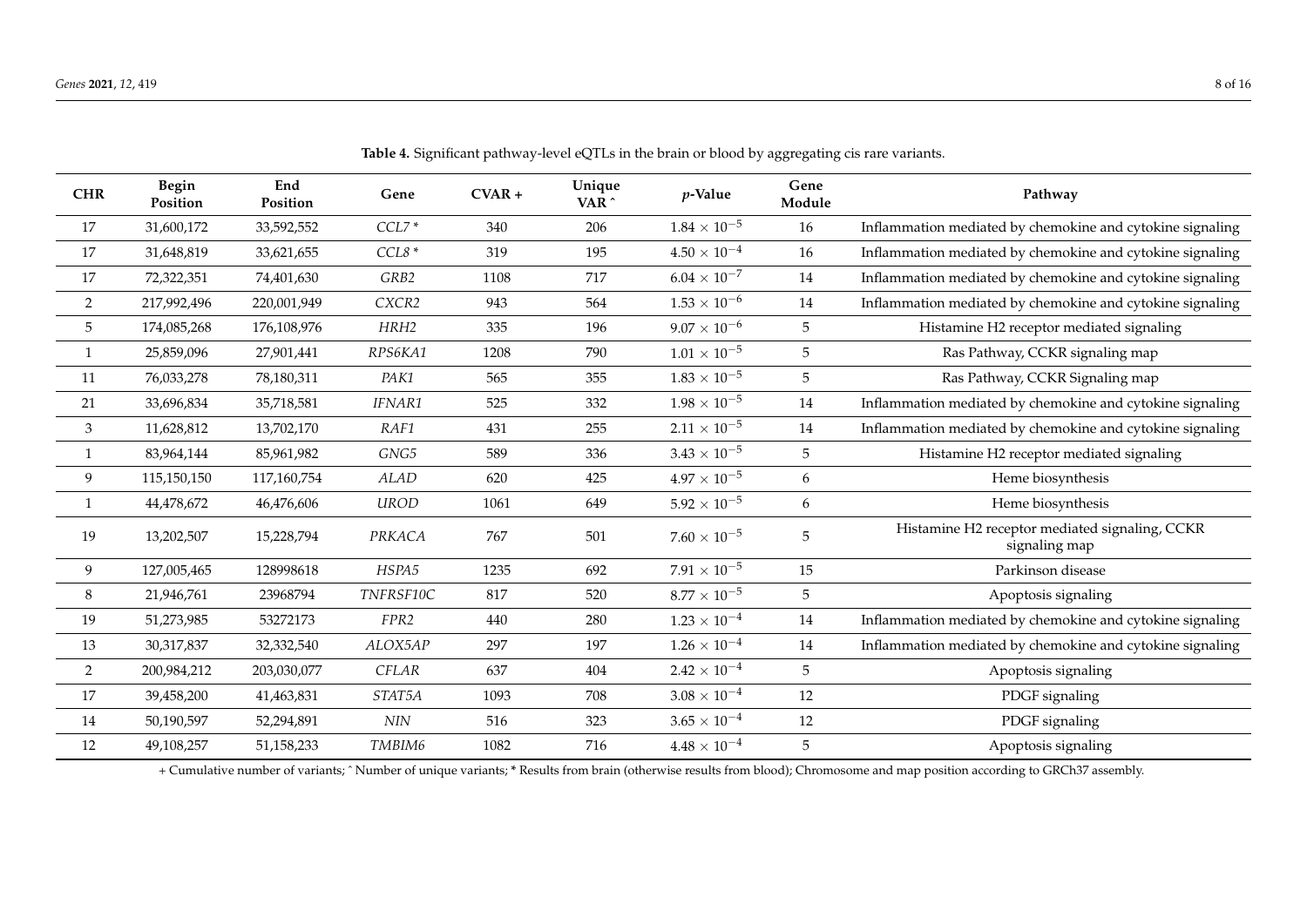# 3.4. Gene Targets of eQTLs in the Brain and Blood

*PADI2* [53]

Comparison of significant rare and common eQTLs in each tissue (Figure [2\)](#page-8-0) revealed 203 genes in the blood and 40 genes in the brain that were targets of rare and common eSNPs (Table S5), including 19 in the blood and 9 in the brain that have both been previously implicated in AD (Table [5\)](#page-8-1). Three genes (LDHC, RBPMS2, and HP) are targets that were observed in significant rare and common eQTLs in the brain and the blood.

<span id="page-8-0"></span>

Figure 2. Overlap of significant genes in rare gene-level and common eQTLs in (A) the blood and (B) the brain.

<span id="page-8-1"></span>

| eQTLs in Blood    |           | eQTLs in Brain |           |  |  |  |
|-------------------|-----------|----------------|-----------|--|--|--|
| eGene             | Reference | eGene          | Reference |  |  |  |
| $ABCA7*$          | $[36]$    | ACOT1          | $[37]$    |  |  |  |
| ADAMTSL4          | [38]      | $HLA-A$        | $[39]$    |  |  |  |
| ARRB2             | [40]      | HLA-DOB*       | $[26]$    |  |  |  |
| ATGZ              | $[41]$    | HLA-DRB1*      | [35, 41]  |  |  |  |
| CD36              | $[42]$    | HLA-DRB5*      | [36]      |  |  |  |
| CREB5             | $[43]$    | HP             | $[44]$    |  |  |  |
| CTNNAL1           | $[45]$    | <b>POMC</b>    | [46]      |  |  |  |
| ECHDC3*           | $[35]$    | RNF39          | [47, 48]  |  |  |  |
| HP                | [44]      | <b>ZNF253</b>  | [49]      |  |  |  |
| KF1B              | [50, 51]  |                |           |  |  |  |
| LRRC2             | [52]      |                |           |  |  |  |
| $MS4A6A*$         | [36]      |                |           |  |  |  |
| PADI2             | $[53]$    |                |           |  |  |  |
| PDLIM5            | $[54]$    |                |           |  |  |  |
| S100A12           | $[55]$    |                |           |  |  |  |
| SPPL <sub>3</sub> | [56]      |                |           |  |  |  |
| TMEM51            | $[57]$    |                |           |  |  |  |
| TREML4            | $[58]$    |                |           |  |  |  |
| UBE4B             | $[59]$    |                |           |  |  |  |

Table 5. Genes previously implicated in AD whose expression is influenced by both rare and common SNPs.

\* AD locus established by GWAS.

## **4. Discussion**

Our study demonstrates that low-frequency and rare variants have a significant impact on both the expression of genes considered individually and the co-expression of genes in pathways. Our study highlights the value of the set-based rare-eQTL method because, similar to gene-based association tests, many novel significant genes we identified were not detected by the analysis of rare variants individually, which requires a much larger sample size. In addition, many of the most significant rare-variant findings involved genes with prior connections to AD through case-control comparisons using GWAS, gene expression, and functional studies.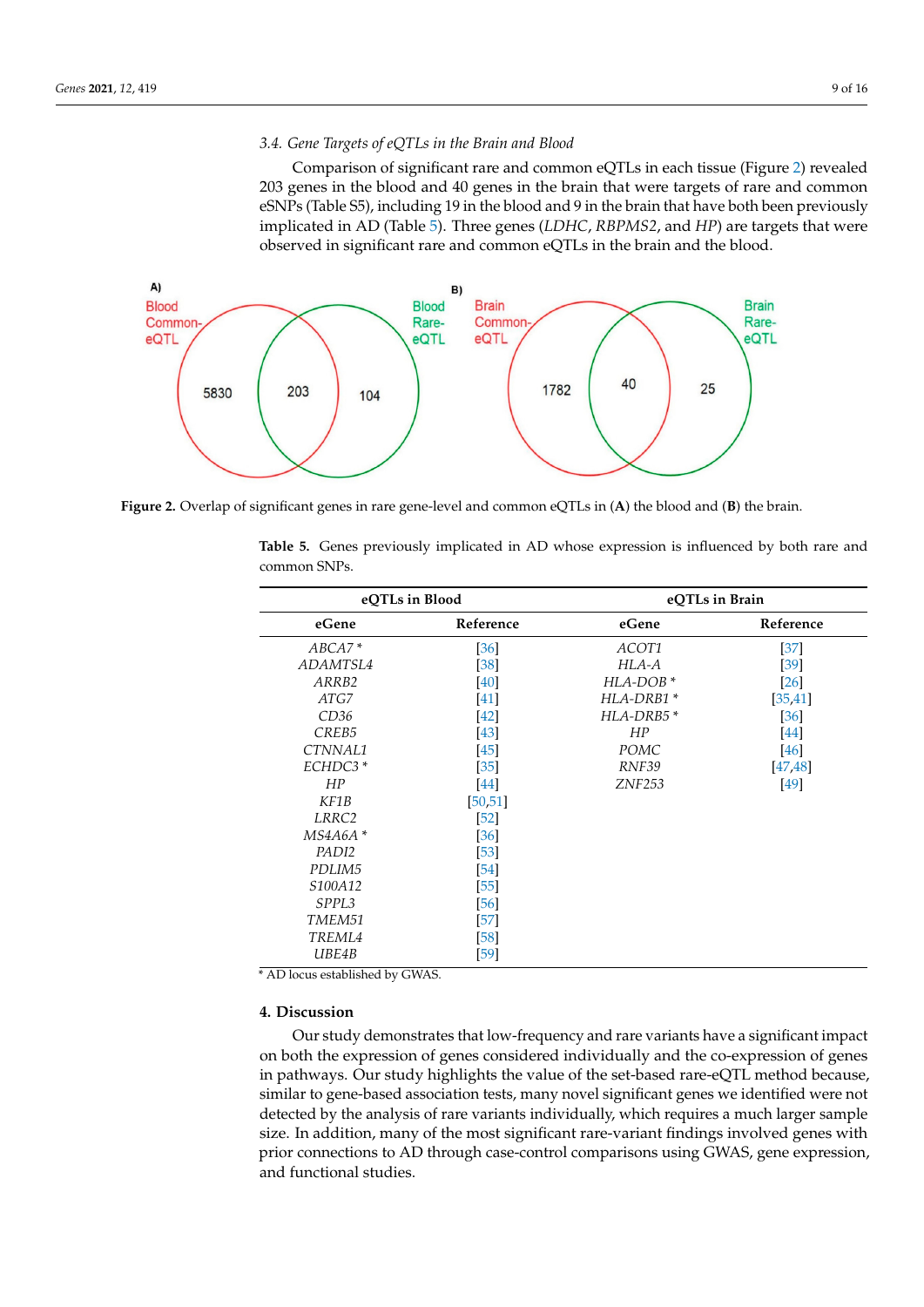Several of the most significant gene-level eQTL findings in the blood have previously been implicated in AD. *MS4A6A* ( $p = 1.77 \times 10^{-22}$ ) is among a family of genes containing many SNPs that are associated with AD risk at the genome-wide level [\[35](#page-13-14)[,36\]](#page-13-15)). A meta-analysis of gene expression studies found that *NUMA1* ( $p = 6.01 \times 10^{-76}$ ) was significantly upregulated in the hippocampus of AD cases [\[60\]](#page-14-13), and another study showed that downregulation of *GAD1* ( $p = 1.49 \times 10^{-58}$ ) was associated with reduced neuronal activity [\[61\]](#page-14-14). Follistatin, encoded by *FST* ( $p = 4.02 \times 10^{-30}$ ), is a gonadal protein that inhibits the follicle-stimulating protein. The transmembrane protein, tomoregulin-2, contains follistatin-like modules and is found extensively in amyloid plaques in AD brains [\[62\]](#page-14-15). *KIF1B* ( $p = 4.49 \times 10^{-21}$ ) expression is significantly increased in AD and is associated with accelerated progression in neurodegenerative diseases [\[50](#page-14-3)[,51\]](#page-14-4). The established AD gene *ADAM10* [\[35\]](#page-13-14) is downregulated by *SFRP1* ( $p = 2.16 \times 10^{-20}$ ), which is significantly increased in the brain and cerebrospinal fluid (CSF) of AD patients [\[63\]](#page-14-16). *EXOC2* (*p* = 6.19 × 10<sup>-9</sup>) was identified as an AD age-of-onset modifier [\[64\]](#page-14-17) and contains a rare missense variant that was observed in seven AD cases in an AD whole-exome sequencing study [\[9\]](#page-12-4).

Four of the five significant gene-level rare eQTLs in the brain and blood (Table [1\)](#page-2-0) have also been implicated in AD. *GNMT* expression has been detected in the hippocampus and its deficiency results in reduced neurogenic capacity, spatial learning, and memory impairment [\[65\]](#page-14-18). *LDHC* has differentially methylated regions in the blood in AD cases [\[66\]](#page-14-19). The overexpression of *DUS2* reduces Aβ<sup>42</sup> toxicity [\[67\]](#page-14-20). The acute-phase protein haptoglobin, encoded by *HP*, is significantly elevated among AD patients compared to healthy controls in serum [\[44](#page-13-23)[,68\]](#page-14-21) and CSF [\[69\]](#page-14-22) in Asians and persons of European ancestry. The *HP* 1/1 genotype was associated with poorer cognitive function and greater cognitive decline than other *HP* genotypes in a sample of 466 African Americans with type 2 diabetes [\[70\]](#page-15-0). The RNA-binding protein *RBPMS2* has not been linked to AD but is a constituent of a leukocyte signature for traumatic brain injury [\[71\]](#page-15-1).

We identified several pathways that are significantly enriched with genes involved in the CCKR signaling map, apoptosis signaling, and inflammation mediated by chemokine and cytokine signaling pathways, all of which have been linked to AD [\[72–](#page-15-2)[74\]](#page-15-3). Wnt signaling, one of the significant pathways we observed in brain, suppresses tau phosphorylation and Aβ production/aggregation, inhibits *BACE1* expression, and promotes neuronal sur-vival [\[75\]](#page-15-4). *HSPA5* ( $p = 7.91 \times 10^{-5}$ ), one of the significant pathway-level eQTL findings, is involved in both amyloid precursor protein metabolism and neuronal death in AD [\[76\]](#page-15-5).

Our rare-eQTL gene-level and pathway-level results confirm the substantial immune and inflammatory component to AD. Significant gene-level rare eQTLs in the brain included several HLA region loci linked to AD by GWAS (*HLA-DRB1* and *HLA-DRB5* [\[35](#page-13-14)[,36\]](#page-13-15)) and cell-type specific eQTL analysis (*HLA-DOB* [\[26\]](#page-13-5)). *IL27* ( $p = 1.69 \times 10^{-30}$ ) is a cytokine, and *CARD17* ( $p = 6.73 \times 10^{-13}$ ) encodes a regulatory protein of inflammasomes, which are responsible for the activation of inflammatory responses [\[77\]](#page-15-6). Overall, 8 of the 21 significant pathway-level rare eQTLs involved genes which have roles in the inflammation mediated by the chemokine and cytokine signaling pathway. Chemokine levels were found to be significantly increased in serum, CSF, and brain tissue from AD cases [\[78\]](#page-15-7). Chemokine receptor *CXCR2* induces Aβ peptides [\[79\]](#page-15-8). Another gene in this group, *IFNAR1*, encodes the interferon  $\alpha$  and  $\beta$  receptor subunit 1. Primary microglia isolated from the brains of *APP/PS1* mutant mice with ablated type-I interferon signaling have shown reduced levels of Aβ1–42 [\[80\]](#page-15-9). In addition to being a significant pathway-level rare eQTL, *FPR2* is also very significant eQTL in the blood (*p =* 1.22 × 10−240), and more specifically, in interferon and anti-bacterial cells ( $p = 3.81 \times 10^{-17}$ ) [\[26\]](#page-13-5). It is involved in the uptake and clearance of Aβ and contributes to innate immunity and inflammation [\[81\]](#page-15-10). *ALOX5AP* (a.k.a. *FLAP)* is expressed in microglia and encodes a protein which, with 5-lipoxygenase, is required for leukotriene synthesis. Leukotrienes are arachidonic acid metabolites which have been implicated in neuroinflammatory and amyloidogenesis processes in AD [\[82\]](#page-15-11). Pharmacological inhibition of FLAP in Tg2576 mice significantly reduced tau phosphorylation at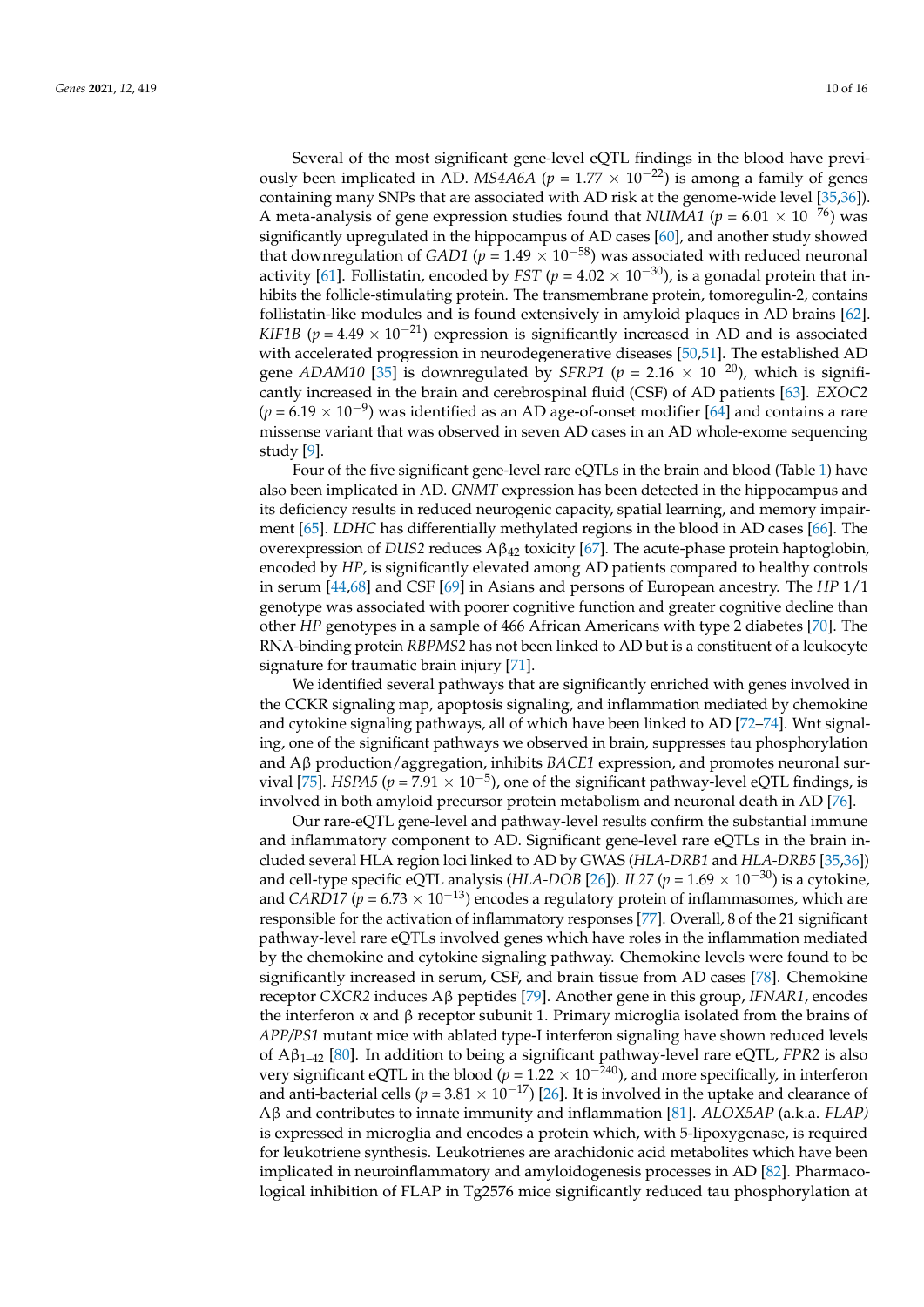multiple sites and increased post-synaptic density protein-95 and microtubule-associated protein 2 [\[83\]](#page-15-12). Growth factor receptor-bound protein 2, encoded by *GRB2,* is an adaptor protein that is involved in the trafficking of A $\beta$  [\[84\]](#page-15-13). Although the inflammation pathway was implicated in the eQTL analysis in both the brain and blood, our results showed that the genes significantly contributing to pathway expression differed between the tissues. This suggests that AD-related inflammatory processes may differ in the blood and brain.

We observed significant eQTLs involving 27 target genes, previously implicated in AD through genetic and experimental approaches, which were paired with rare variants identified in this study and previously reported common variants [\[26\]](#page-13-5) (Table [5\)](#page-8-1). *HP* was the only gene in this group whose expression was influenced by rare and common eSNPs in both the blood and brain, and thus, it has notable potential as a blood-based biomarker reflecting AD-related gene expression changes in brain.

Although the set-based rare-eQTL method employed in this study has multiple strengths in comparison to the analysis of individual rare eQTLs (e.g., higher power, reduced multiple testing burden, and ability to detect the effects of variants with lower frequency), our results should be interpreted cautiously in light of several limitations. Comparisons between the brain and blood were not conducted using data from the same subjects, and thus may underestimate similarities across tissues. Also, brain expression patterns may reflect post-mortem changes unrelated to disease or cell-type specific expression [\[85\]](#page-15-14). The set-based method using SKAT-O allows for opposite effect directions of the constituent SNPs in the test; however, closer scrutiny of the individual SNPs is necessary to draw conclusions about the collective influence of rare variants on expression, as well as consistency of the effect direction across tissues. Our results, which were generated from analyses at the tissue level, do not account for patterns that are cell-type specific within the blood and brain, as we recently demonstrated for common individual variant eQTLs in these datasets [\[26\]](#page-13-5). In addition, it is unclear whether the set-based eQTL method applied in this study would behave similarly for rare  $(MAF < 0.01)$  and low-frequency  $(0.01 < \text{MAF} < 0.05)$  variants analyzed separately. Finally, although this investigation was conducted using tissue obtained from participants enrolled in studies of AD, the direct testing of the relevance of findings from the set-based tests of rare variants to AD status was not feasible, because the sample size was insufficient to have representation of the sentinel variants in both the case and control groups. This limitation is analogous to the difficulty encountered in the replication of the aggregated rare variant test findings in AD genetic association studies [\[7,](#page-12-14)[8\]](#page-12-15). Thus, further studies of some genes are needed to establish their role in AD. Nonetheless, our study provided evidence favoring specific genes under previously established AD-association peaks whose expression may be differentially or concordantly regulated in the blood and brain (Table [5\)](#page-8-1).

#### **5. Conclusions**

This study of gene-based and pathway-level rare eQTLs implicated novel genes that may have important roles in AD, found additional evidence supporting the contribution of immune/inflammatory pathways in AD, and demonstrated the utility of a set-based eQTL approach for assessing the role of rare variants in molecular mechanisms underlying the disease. The relevance of these findings to AD should be validated in larger samples with sufficient power for comparing patterns between AD cases and controls, as well as with functional experiments.

**Supplementary Materials:** The following are available online at [https://www.mdpi.com/2073-4](https://www.mdpi.com/2073-4425/12/3/419/s1)  $425/12/3/419/s1$ , Table S1: Gene-level rare cis-eQTLs in the brain ( $p < 3.86 \times 10^{-6}$ ), Table S2: Individual SNP eQTLs in the brain (*p* < 1.83 × 10−<sup>6</sup> ), Table S3: Gene-level rare cis-eQTLs in the blood (*p* < 3.12 × 10<sup>-6</sup>), Table S4: Individual SNP eQTLs in the blood (*p* < 1.17 × 10<sup>-7</sup>), Table S5: eGene targets of both rare and common eQTLs in the blood and brain.

**Author Contributions:** D.P. analyzed the data and prepared the figures and tables. J.J.F. provided database management and bioinformatics support. X.Z. and K.L.L. provided expert advice on the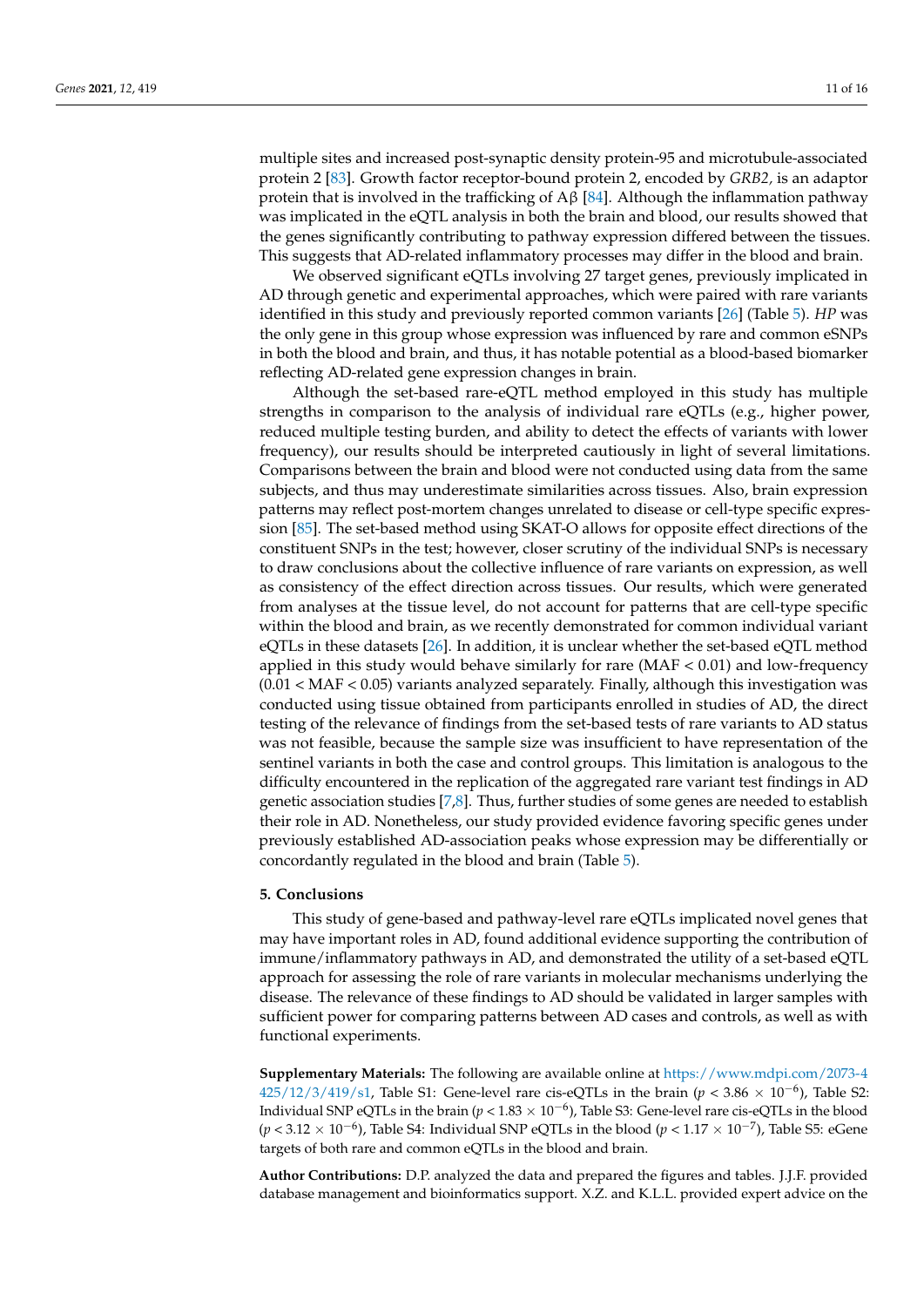design and execution of the statistical genetic analyses. D.P. and L.A.F. wrote the manuscript. L.A.F. obtained the funding for this study. X.Z. and L.A.F. supervised the project. All authors have read and agreed to the published version of the manuscript.

**Funding:** This study was supported by NIH grants RF1-AG057519, 2R01-AG048927 U01-AG058654, P30-AG13846, 3U01-AG032984, U01-AG062602, and U19-AG068753. Collection of study data provided by the Rush Alzheimer's Disease Center, Rush University Medical Center, Chicago was supported through funding by NIA grants P30AG10161, R01AG15819, R01AG17917, R01AG30146, R01AG36836, U01AG32984, U01AG46152, U01AG61358, a grant from the Illinois Department of Public Health, and the Translational Genomics Research Institute. Collection and sharing of ADNI data were funded by the Alzheimer's Disease Neuroimaging Initiative (ADNI) (National Institutes of Health Grant U01 AG024904) and DOD ADNI (Department of Defense award number W81 X WH-12-2-0012). ADNI is funded by the National Institute on Aging, the National Institute of Biomedical Imaging and Bioengineering, and through generous contributions from the following: Alzheimer's Association; Alzheimer's Drug Discovery Foundation; Araclon Biotech; BioClinica, Inc.; Biogen Idec Inc.; Bristol-Myers Squibb Company; Eisai Inc.; Elan Pharmaceuticals, Inc.; Eli Lilly and Company; EuroImmun; F. Hoffmann-La Roche Ltd. and its affiliated company Genentech, Inc.; Fujirebio; GE Healthcare; IXICO Ltd.; Janssen Alzheimer's Immunotherapy Research & Development, LLC.; Johnson & Johnson Pharmaceutical Research & Development LLC.; Medpace, Inc.; Merck & Co., Inc.; Meso Scale Diagnostics, LLC.; NeuroR x Research; Neurotrack Technologies; Novartis Pharmaceuticals Corporation; Pfizer Inc.; Piramal Imaging; Servier; Synarc Inc.; and Takeda Pharmaceutical Company. The Canadian Institute of Health Research is providing funds to support ADNI clinical sites in Canada. Private sector contributions are facilitated by the Foundation for the National Institutes of Health [\(www.fnih.org](www.fnih.org) (accessed on 9 March 2021)). The grantee organization is the Northern Alzheimer's Disease Cooperative Study at the University of Southern California, and the study is coordinated by the Alzheimer's Therapeutic Research Institute at the University of Southern California. ADNI data are disseminated by the Laboratory for Neuroimaging at the University of Southern California.

**Institutional Review Board Statement:** This study was approved by the Boston University Institutional Review Board.

#### **Informed Consent Statement:** Not applicable.

**Data Availability Statement:** The results published here are in whole or in part based on data obtained from the AD Knowledge Portal [\(https://adknowledgeportal.synapse.org](https://adknowledgeportal.synapse.org) (accessed on 1 July 2018)). ROSMAP study data were provided by the Rush Alzheimer's Disease Center, Rush University Medical Center, Chicago. ADNI data can be obtained by study investigators [\(adni.loni.usc.edu](adni.loni.usc.edu) (accessed on 9 March 2021)).

**Acknowledgments:** Data used in preparation of this article were obtained from the Alzheimer's Disease Neuroimaging Initiative (ADNI) database (adni.loni.usc.edu). As such, the investigators within the ADNI contributed to the design and implementation of ADNI and/or provided data but did not participate in the analysis or writing of this report. A complete listing of ADNI investigators can be found at: [http://adni.loni.usc.edu/wp-content/uploads/how\\_to\\_apply/ADNI\\_](http://adni.loni.usc.edu/wp-content/uploads/how_to_apply/ADNI_Acknowledgement_List.pdf) [Acknowledgement\\_List.pdf](http://adni.loni.usc.edu/wp-content/uploads/how_to_apply/ADNI_Acknowledgement_List.pdf) (accessed on 9 March 2021).

**Conflicts of Interest:** The authors declare no conflict of interest.

#### **Abbreviations**

| $A\beta$     | amyloid- $\beta$                            |
|--------------|---------------------------------------------|
| AD           | Alzheimer disease                           |
| <b>ADNI</b>  | Alzheimer's Disease Neuroimaging Initiative |
| eOTL         | Expression quantitative trait locus         |
| CADD         | Combined annotation-dependent depletion     |
| <b>GWAVA</b> | Genome-wide annotation of variants          |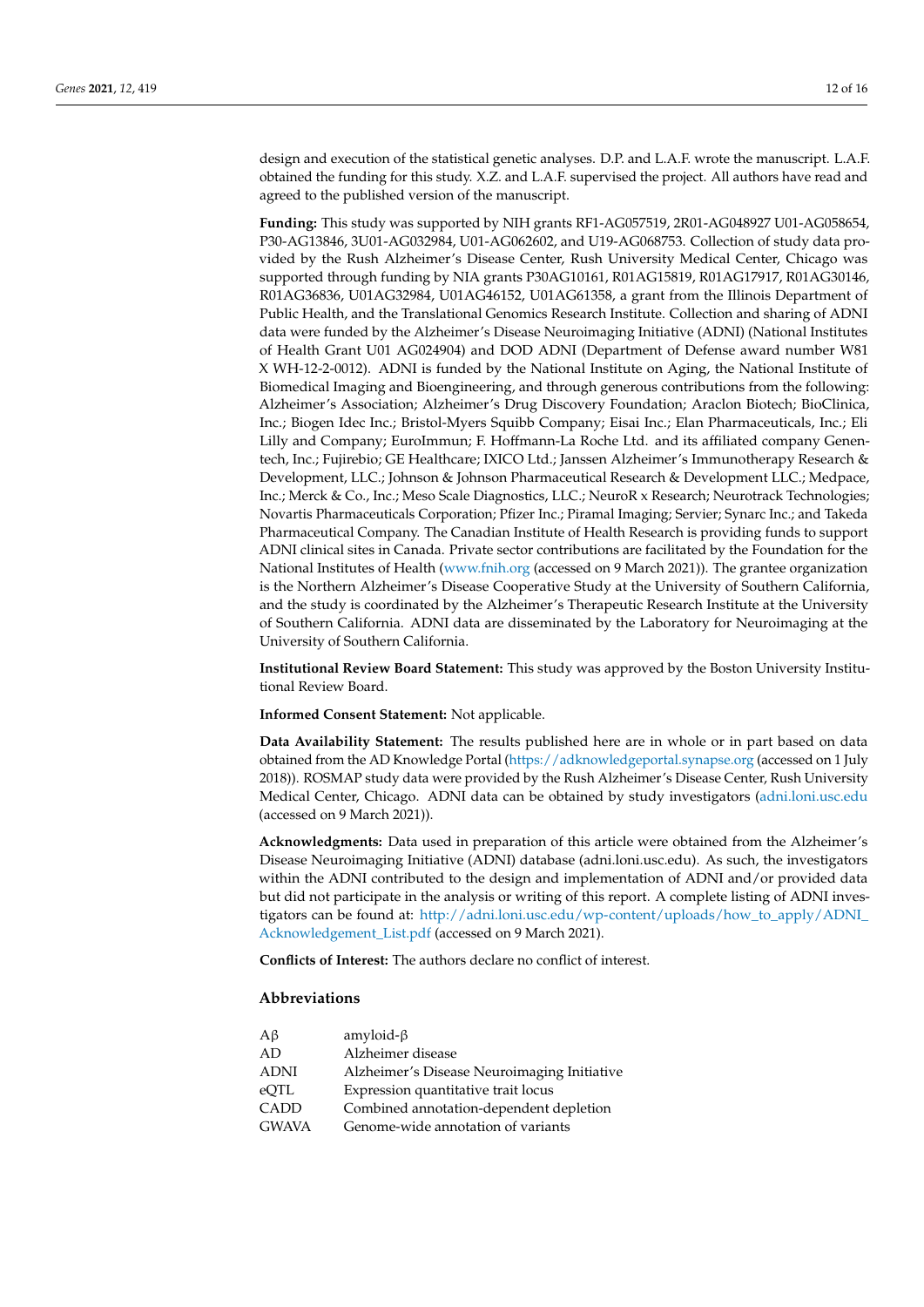| <b>MAF</b>     | Minor allele frequency                              |
|----------------|-----------------------------------------------------|
| MCI            | Mild cognitive impairment                           |
| <b>ME</b>      | module eigengene                                    |
| <b>PANTHER</b> | Protein Analysis Through Evolutionary Relationships |
| <b>ROSMAP</b>  | Religious Orders Study/Memory and Aging Project     |
| <b>SNP</b>     | Single nucleotide polymorphism                      |
| <b>SVA</b>     | Surrogate variable analysis                         |
| <b>WCGNA</b>   | Weighted gene co-expression network analysis        |
| <b>WGS</b>     | Whole-genome sequence                               |
|                |                                                     |

#### **References**

- <span id="page-12-0"></span>1. Alzheimer's Association. Facts and Figures. 2020. Available online: <https://alz.org/alzheimers-dementia/facts-figures> (accessed on 20 June 2020).
- <span id="page-12-1"></span>2. Gatz, M.; Reynolds, C.A.; Fratiglioni, L.; Johansson, B.; Mortimer, J.A.; Berg, S.; Fisk, A.; Pedersen, N.L. Role of genes and environments for explaining Alzheimer disease. *Arch. Gen. Psychiatry* **2006**, *63*, 168–174. [\[CrossRef\]](http://doi.org/10.1001/archpsyc.63.2.168)
- <span id="page-12-2"></span>3. Sims, R.; van der Lee, S.; Naj, A.C.; Bellenguez, C.; Badarinarayan, N.; Jakobsdottir, J.; Kunkle, B.W.; Boland, A.; Raybould, R.; Bis, J.C.; et al. Rare coding variants in *PLCG2*, *ABI3*, and *TREM2* implicate microglial-mediated innate immunity in Alzheimer's disease. *Nat. Genet.* **2017**, *49*, 1373–1384. [\[CrossRef\]](http://doi.org/10.1038/ng.3916) [\[PubMed\]](http://www.ncbi.nlm.nih.gov/pubmed/28714976)
- <span id="page-12-3"></span>4. Guerreiro, R.; Wojtas, A.; Bras, J.; Carrasquillo, M.; Rogaeva, E.; Majounie, E.; Cruchaga, C.; Sassi, C.; Kauwe, J.S.K.; Younkin, S.; et al. TREM2 variants in Alzheimer's disease. *N. Engl. J. Med.* **2013**, *368*, 117–127. [\[CrossRef\]](http://doi.org/10.1056/NEJMoa1211851) [\[PubMed\]](http://www.ncbi.nlm.nih.gov/pubmed/23150934)
- 5. Logue, M.W.; Schu, M.; Vardarajan, B.N.; Farrell, J.; Bennett, D.A.; Buxbaum, J.D.; Byrd, G.S.; Ertekin-Taner, N.; Evans, D.; Foroud, T.; et al. Two rare AKAP9 variants are associated with Alzheimer disease in African Americans. *Alzheimers Dement.* **2014**, *10*, 609–618. [\[CrossRef\]](http://doi.org/10.1016/j.jalz.2014.06.010)
- 6. Wetzel-Smith, M.K.; Hunkapiller, J.; Bhangale, T.R.; Srinivasan, K.; Maloney, J.A.; Atwal, J.K.; Sa, S.M.; Yaylaoglu, M.B.; Foreman, O.; Ortmann, W.; et al. A rare mutation in UNC5C predisposes to late-onset Alzheimer's disease and increases neuronal cell death. *Nat. Med.* **2014**, *20*, 1452–1457. [\[CrossRef\]](http://doi.org/10.1038/nm.3736) [\[PubMed\]](http://www.ncbi.nlm.nih.gov/pubmed/25419706)
- <span id="page-12-14"></span>7. Bis, J.; Jian, X.; Kunkle, B.; Chen, Y.; Hamilton-Nelson, K.; Bush, W.S.; Salerno, W.J.; Lancour, D.; Ma, Y.; Renton, A.E.; et al. Whole exome sequencing study identifies novel rare and common Alzheimer's-associated variants involved in immune response and transcriptional regulation. *Mol. Psychiatry* **2020**, *25*, 1901–1903. [\[CrossRef\]](http://doi.org/10.1038/s41380-019-0529-7)
- <span id="page-12-15"></span>8. Zhang, X.; Zhu, C.; Beecham, G.; Vardarajan, B.N.; Ma, Y.; Lancour, D.; Farrell, J.J.; Chung, J. A rare missense variant of CASP7 is associated with familial late-onset Alzheimer's disease. *Alzheimers Dement.* **2020**, *15*, 441–452. [\[CrossRef\]](http://doi.org/10.1016/j.jalz.2018.10.005)
- <span id="page-12-4"></span>9. Patel, D.; Mez, J.; Vardarajan, B.N.; Staley, L.; Chung, J.; Zhang, X.; Farrell, J.J.; Rynkiewicz, M.J.; Cannon-Albright, L.A.; Teerlink, C.C.; et al. Association of rare coding mutations with Alzheimer disease and other dementias among adults of European ancestry. *JAMA Netw. Open* **2019**, *2*, e191350. [\[CrossRef\]](http://doi.org/10.1001/jamanetworkopen.2019.1350)
- <span id="page-12-5"></span>10. Rao, S.; Ghani, M.; Guo, Z.; Deming, Y.; Wang, K.; Sims, R.; Mao, C.; Yao, Y.; Cruchaga, C.; Stephan, D.A.; et al. An APOEindependent cis-eSNP on chromosome 19q13.32 influences tau levels and late-onset Alzheimer's disease risk. *Neurobiol. Aging* **2018**, *66*, 178.e1–178.e8. [\[CrossRef\]](http://doi.org/10.1016/j.neurobiolaging.2017.12.027)
- <span id="page-12-6"></span>11. Zou, F.; Carrasquillo, M.M.; Pankratz, V.S.; Belbin, O.; Morgan, K.; Allen, M.; Wilcox, S.L.; Ma, L.; Walker, L.P.; Kouri, N.; et al. Gene expression levels as endophenotypes in genome-wide association studies of Alzheimer disease. *Neurology* **2010**, *74*, 480–486. [\[CrossRef\]](http://doi.org/10.1212/WNL.0b013e3181d07654)
- <span id="page-12-7"></span>12. Li, X.; Kim, Y.; Tsang, E.K.; Davis, J.R.; Damani, F.N.; Chiang, C.; Hess, G.T.; Zappala, Z.; Strober, B.J.; Scott, A.J.; et al. The impact of rare variation on gene expression across tissues. *Nature* **2017**, *550*, 239–243. [\[CrossRef\]](http://doi.org/10.1038/nature24267)
- 13. Zhao, J.; Akinsanmi, I.; Arafat, D.; Cradick, T.J.; Lee, C.M.; Banskota, S.; Marigorta, U.M.; Bao, G.; Gibson, G. A burden of rare variants associated with extremes of gene expression in human peripheral blood. *Am. J. Hum. Genet.* **2016**, *98*, 299–309. [\[CrossRef\]](http://doi.org/10.1016/j.ajhg.2015.12.023)
- 14. Montgomery, S.B.; Lappalainen, T.; Gutierrez-Arcelus, M.; Dermitzakis, E.T. Rare and common regulatory variation in populationscale sequenced human genomes. *PLoS Genet.* **2011**, *7*, e1002144. [\[CrossRef\]](http://doi.org/10.1371/journal.pgen.1002144)
- <span id="page-12-8"></span>15. Zeng, Y.; Wang, G.; Yang, E.; Ji, G.; Brinkmeyer-Langford, C.L.; Cai, J.J. Aberrant gene expression in humans. *PLoS Genet.* **2015**, *11*, e1004942. [\[CrossRef\]](http://doi.org/10.1371/journal.pgen.1004942) [\[PubMed\]](http://www.ncbi.nlm.nih.gov/pubmed/25617623)
- <span id="page-12-9"></span>16. Daye, Z.J.; Chen, J.; Li, H. High-dimensional heteroscedastic regression with an application to eQTL data analysis. *Biometrics* **2012**, *68*, 316–326. [\[CrossRef\]](http://doi.org/10.1111/j.1541-0420.2011.01652.x) [\[PubMed\]](http://www.ncbi.nlm.nih.gov/pubmed/22547833)
- <span id="page-12-10"></span>17. Sun, W.; Ibrahim, J.G.; Zou, F. Genomewide multiple-loci mapping in experimental crosses by iterative adaptive penalized regression. *Genetics* **2010**, *185*, 349–359. [\[CrossRef\]](http://doi.org/10.1534/genetics.110.114280) [\[PubMed\]](http://www.ncbi.nlm.nih.gov/pubmed/20157003)
- <span id="page-12-11"></span>18. Yang, H.; Lin, C.; Chen, C.; Chen, J.J. Applying genome-wide gene-based expression quantitative trait locus mapping to study population ancestry and pharmacogenetics. *BMC Genom.* **2014**, *15*, 319. [\[CrossRef\]](http://doi.org/10.1186/1471-2164-15-319) [\[PubMed\]](http://www.ncbi.nlm.nih.gov/pubmed/24779372)
- <span id="page-12-12"></span>19. Yang, M.Q.; Li, D.; Yang, W.; Zhang, Y.; Liu, J.; Tong, W. A gene module-based eQTL analysis prioritizing disease genes and pathways in kidney cancer. *Comput. Struct. Biotechnol. J.* **2017**, *15*, 463–470. [\[CrossRef\]](http://doi.org/10.1016/j.csbj.2017.09.003) [\[PubMed\]](http://www.ncbi.nlm.nih.gov/pubmed/29158875)
- <span id="page-12-13"></span>20. Lutz, S.M.; Thwing, A.; Fingerlin, T. eQTL mapping of rare variant associations using RNA-seq data: An evaluation of approaches. *PLoS ONE* **2019**, *14*, e0223273. [\[CrossRef\]](http://doi.org/10.1371/journal.pone.0223273)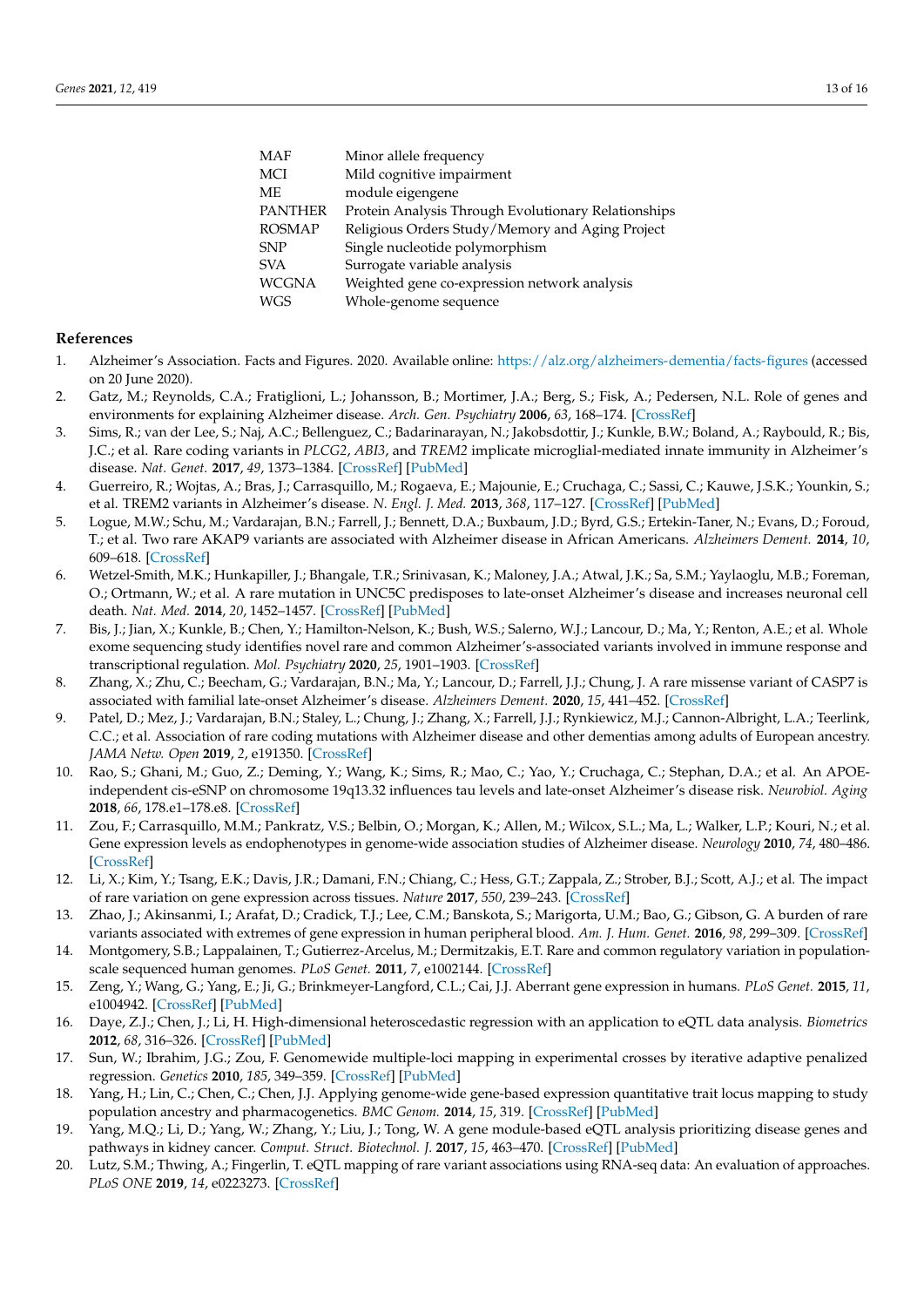- <span id="page-13-0"></span>21. Alzheimer's Disease Neuroimaging Initiative. ADNI—Alzheimer's Disease Neuroimaging Initiative. Available online: [http:](http://adni.loni.usc.edu/) [//adni.loni.usc.edu/](http://adni.loni.usc.edu/) (accessed on 11 December 2018).
- <span id="page-13-1"></span>22. Bennett, D.A.; Schneider, J.A.; Arvanitakis, Z.; Wilson, R.S. Overview and findings from the religious orders study. *Curr. Alzheimer Res.* **2012**, *9*, 628–645. [\[CrossRef\]](http://doi.org/10.2174/156720512801322573)
- <span id="page-13-2"></span>23. Bennett, D.A.; Schneider, J.A.; Buchman, A.S.; Barnes, L.L.; Wilson, R.S.; Boyle, P.A.; Wilson, R.S. Overview and findings from the Rush Memory and Aging Project. *Curr. Alzheimer Res.* **2012**, *9*, 646–663. [\[CrossRef\]](http://doi.org/10.2174/156720512801322663)
- <span id="page-13-3"></span>24. AMP-AD Knowledge Portal. 2018. Available online: <https://www.synapse.org/> (accessed on 1 July 2018).
- <span id="page-13-4"></span>25. Ritchie, M.E.; Phipson, B.; Wu, D.; Hu, Y.; Law, C.W.; Shi, W.; Smyth, G.K. limma powers differential expression analyses for RNA-sequencing and microarray studies. *Nucleic Acids Res.* **2015**, *43*, e47. [\[CrossRef\]](http://doi.org/10.1093/nar/gkv007)
- <span id="page-13-5"></span>26. Patel, D.; Zhang, X.; Farrell, J.; Chung, J.; Stein, T.D.; Lunetta, K.L.; Farrer, L.A. Cell-type specific expression quantitative trait loci associated with Alzheimer disease in blood and brain tissue. *MedRxiv* **2020**. [\[CrossRef\]](http://doi.org/10.1101/2020.11.23.20237008)
- <span id="page-13-6"></span>27. Leek, J.T.; Johnson, W.E.; Parker, H.S.; Jaffe, A.E.; Storey, J.D. The sva package for removing batch effects and other unwanted variation in high-throughput experiments. *Bioinformatics* **2012**, *28*, 882–883. [\[CrossRef\]](http://doi.org/10.1093/bioinformatics/bts034)
- <span id="page-13-7"></span>28. Rentzsch, P.; Witten, D.; Cooper, G.M.; Shendure, J.; Kircher, M. CADD: Predicting the deleteriousness of variants throughout the human genome. *Nucleic Acids Res.* **2019**, *47*, D886–D894. [\[CrossRef\]](http://doi.org/10.1093/nar/gky1016) [\[PubMed\]](http://www.ncbi.nlm.nih.gov/pubmed/30371827)
- <span id="page-13-8"></span>29. Ritchie, G.R.S.; Dunham, I.; Zeggini, E.; Flicek, P. Functional annotation of non-coding sequence variants. *Nat. Methods* **2014**, *11*, 294–296. [\[CrossRef\]](http://doi.org/10.1038/nmeth.2832) [\[PubMed\]](http://www.ncbi.nlm.nih.gov/pubmed/24487584)
- <span id="page-13-9"></span>30. Lee, S.; Emond, M.J.; Bamshad, M.J.; Barnes, K.C.; Rieder, M.J.; Nickerson, D.A.; Christiani, D.C.; Wurfel, M.H.; Lin, X.; NHLBI GO Exome Sequencing Project—ESP Lung Project Team; et al. Optimal unified approach for rare-variant association testing with application to small-sample case-control whole-exome sequencing studies. *Am. J. Hum. Genet.* **2012**, *91*, 224–237. [\[CrossRef\]](http://doi.org/10.1016/j.ajhg.2012.06.007)
- <span id="page-13-10"></span>31. R Core Team. R: A Language and Environment for Statistical Computing. R Foundation for Statistical Computing. Available online: <http://www.R-project.org/> (accessed on 8 April 2020).
- <span id="page-13-11"></span>32. Langfelder, P.; Horvath, S. WGCNA: An R package for weighted correlation network analysis. *BMC Bioinform.* **2008**, *9*, 559. [\[CrossRef\]](http://doi.org/10.1186/1471-2105-9-559)
- <span id="page-13-12"></span>33. Zhang, B.; Gaiteri, C.; Bodea, L.; Wang, Z.; McElwee, J.; Podtelezhnikov, A.A.; Zhang, C.; Xie, T.; Tran, L.; Dobrin, R.; et al. Integrated systems approach identifies genetic nodes and networks in late-onset Alzheimer's disease. *Cell* **2013**, *153*, 707–720. [\[CrossRef\]](http://doi.org/10.1016/j.cell.2013.03.030)
- <span id="page-13-13"></span>34. Mi, H.; Huang, X.; Muruganujan, A.; Tang, H.; Mills, C.; Kang, D.; Thomas, P.D. PANTHER version 11: Expanded annotation data from Gene Ontology and Reactome pathways, and data analysis tool enhancements. *Nucleic Acids Res.* **2017**, *45*, D183–D189. [\[CrossRef\]](http://doi.org/10.1093/nar/gkw1138)
- <span id="page-13-14"></span>35. Kunkle, B.W.; Grenier-Boley, B.; Sims, R.; Bis, J.C.; Damotte, V.; Naj, A.C.; Boland, A.; Vronskaya, M.; van der Lee, S.J.; Amlie-Wolf, A.; et al. Genetic meta-analysis of diagnosed Alzheimer's disease identifies new risk loci and implicates Aβ, tau, immunity and lipid processing. *Nat. Genet.* **2019**, *51*, 414–430. [\[CrossRef\]](http://doi.org/10.1038/s41588-019-0358-2) [\[PubMed\]](http://www.ncbi.nlm.nih.gov/pubmed/30820047)
- <span id="page-13-15"></span>36. Lambert, J.C.; Ibrahim-Verbaas, C.A.; Harold, D.; Naj, A.C.; Sims, R.; Bellenguez, C.; DeStafano, A.L.; Bis, J.C.; Beecham, G.W.; Grenier-Boley, B.; et al. Meta-analysis of 74,046 individuals identifies 11 new susceptibility loci for Alzheimer's disease. *Nat. Genet.* **2013**, *45*, 1452–1458. [\[CrossRef\]](http://doi.org/10.1038/ng.2802)
- <span id="page-13-16"></span>37. Nagata, Y.; Hirayama, A.; Ikeda, S.; Shirahata, A.; Shoji, F.; Maruyama, M.; Kayano, M.; Bundo, M.; Hattori, K.; Yoshida, S.; et al. Comparative analysis of cerebrospinal fluid metabolites in Alzheimer's disease and idiopathic normal pressure hydrocephalus in a Japanese cohort. *Biomark. Res.* **2018**, *6*, 5. [\[CrossRef\]](http://doi.org/10.1186/s40364-018-0119-x) [\[PubMed\]](http://www.ncbi.nlm.nih.gov/pubmed/29387418)
- <span id="page-13-17"></span>38. Hu, Y.; Xin, J.; Hu, Y.; Zhang, L.; Wang, J. Analyzing the genes related to Alzheimer's disease via a network and pathway-based approach. *Alzheimers Res. Ther.* **2017**, *9*, 29. [\[CrossRef\]](http://doi.org/10.1186/s13195-017-0252-z) [\[PubMed\]](http://www.ncbi.nlm.nih.gov/pubmed/28446202)
- <span id="page-13-18"></span>39. Ma, S.L.; Tang, N.L.S.; Tam, C.W.C.; Lui, V.W.C.; Suen, E.W.C.; Chiu, H.F.K.; Lam, L.C.W. Association between HLA-A alleles and Alzheimer's disease in a southern Chinese community. *Dement. Geriatr. Cogn. Disord.* **2008**, *26*, 391–397. [\[CrossRef\]](http://doi.org/10.1159/000164275) [\[PubMed\]](http://www.ncbi.nlm.nih.gov/pubmed/18936542)
- <span id="page-13-19"></span>40. Jiang, T.; Yu, J.; Wang, Y.; Wang, H.; Zhang, W.; Hu, N.; Tan, L.; Sun, L.; Tan, M.-S.; Zhu, X.-C.; et al. The genetic variation of ARRB2 is associated with late-onset Alzheimer's disease in Han Chinese. *Curr. Alzheimer Res.* **2014**, *11*, 408–412. [\[CrossRef\]](http://doi.org/10.2174/1567205011666140317095014)
- <span id="page-13-20"></span>41. Uddin, M.S.; Stachowiak, A.; Mamun, A.A.; Tzvetkov, N.T.; Takeda, S.; Atanasov, A.G.; Bergantin, L.B.; Abdel-Daim, M.M.; Stankiewicz, A.M. Autophagy and Alzheimer's disease: From molecular mechanisms to therapeutic implications. *Front. Aging Neurosci.* **2018**, *10*, 4. [\[CrossRef\]](http://doi.org/10.3389/fnagi.2018.00004)
- <span id="page-13-21"></span>42. Šerý, O.; Janoutová, J.; Ewerlingová, L.; Hálová, A.; Lochman, J.; Janout, V.; Khan, N.A.; Balcar, V.J. CD36 gene polymorphism is associated with Alzheimer's disease. *Biochimie* **2017**, *135*, 46–53. [\[CrossRef\]](http://doi.org/10.1016/j.biochi.2017.01.009)
- <span id="page-13-22"></span>43. Nho, K.; Nudelman, K.; Allen, M.; Hodges, A.; Kim, S.; Risacher, S.L.; Apostolova, L.G.; Lin, K.; Lunnon, K.; Wang, X.; et al. Genome-wide transcriptome analysis identifies novel dysregulated genes implicated in Alzheimer's pathology. *Alzheimers Dement.* **2020**, *16*, 1213–1223. [\[CrossRef\]](http://doi.org/10.1002/alz.12092)
- <span id="page-13-23"></span>44. Song, I.; Kim, Y.; Chung, S.; Cho, H. Association between serum haptoglobin and the pathogenesis of Alzheimer's disease. *Intern. Med.* **2015**, *54*, 453–457. [\[CrossRef\]](http://doi.org/10.2169/internalmedicine.54.2876)
- <span id="page-13-24"></span>45. Hardingham, G.E.; Pruunsild, P.; Greenberg, M.E.; Bading, H. Lineage divergence of activity-driven transcription and evolution of cognitive ability. *Nat. Rev. Neurosci.* **2018**, *19*, 9–15. [\[CrossRef\]](http://doi.org/10.1038/nrn.2017.138)
- <span id="page-13-25"></span>46. Shen, Y.; Tian, M.; Zheng, Y.; Gong, F.; Fu, A.K.Y.; Ip, N.Y. Stimulation of the hippocampal POMC/MC4R circuit alleviates synaptic plasticity impairment in an Alzheimer's disease model. *Cell Rep.* **2016**, *17*, 1819–1831. [\[CrossRef\]](http://doi.org/10.1016/j.celrep.2016.10.043)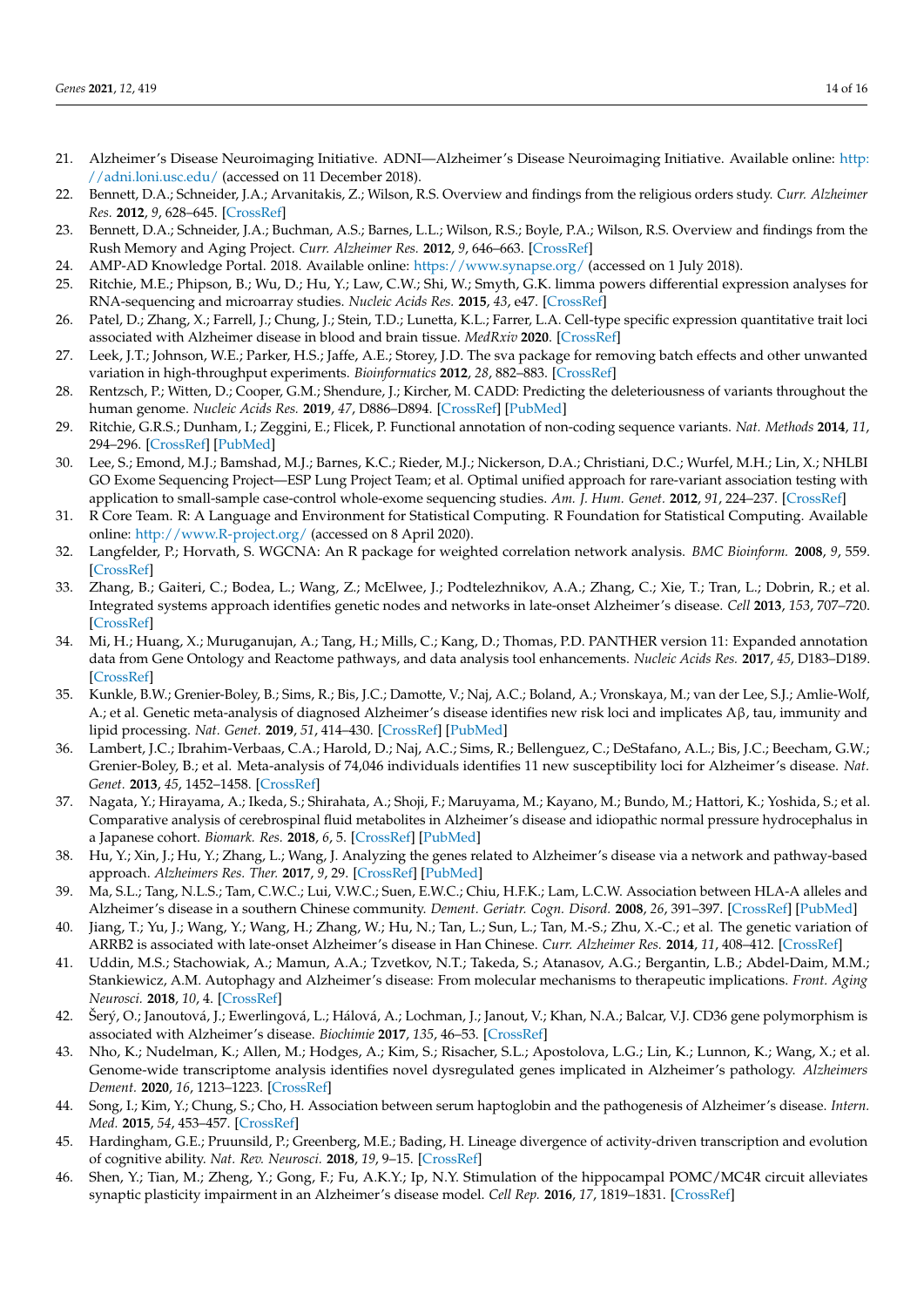- <span id="page-14-0"></span>47. De Jager, P.L.; Srivastava, G.; Lunnon, K.; Burgess, J.; Schalkwyk, L.C.; Yu, L.; Eaton, M.L.; Keenan, B.T.; Ernst, J.; McCabe, C.; et al. Alzheimer's disease: Early alterations in brain DNA methylation at ANK1, BIN1, RHBDF2 and other loci. *Nat. Neurosci.* **2014**, *17*, 1156–1163. [\[CrossRef\]](http://doi.org/10.1038/nn.3786)
- <span id="page-14-1"></span>48. Smith, R.G.; Lunnon, K. DNA modifications and Alzheimer's disease. In *Neuroepigenomics in Aging and Disease*; Delgado-Morales, R., Ed.; Springer International Publishing: Cham, Switzerland, 2017; pp. 303–319.
- <span id="page-14-2"></span>49. Blalock, E.M.; Geddes, J.W.; Chen, K.C.; Porter, N.M.; Markesbery, W.R.; Landfield, P.W. Incipient Alzheimer's disease: Microarray correlation analyses reveal major transcriptional and tumor suppressor responses. *Proc. Natl. Acad. Sci. USA* **2004**, *101*, 2173–2178. [\[CrossRef\]](http://doi.org/10.1073/pnas.0308512100) [\[PubMed\]](http://www.ncbi.nlm.nih.gov/pubmed/14769913)
- <span id="page-14-3"></span>50. Kreft, K.L.; van Meurs, M.; Wierenga-Wolf, A.F.; Melief, M.; van Strien, M.E.; Hol, E.M.; Oostra, B.A.; Laman, J.D.; Hintzen, R.Q. Abundant kif21b is associated with accelerated progression in neurodegenerative diseases. *Acta Neuropathol. Commun.* **2014**, *2*, 144. [\[CrossRef\]](http://doi.org/10.1186/s40478-014-0144-4)
- <span id="page-14-4"></span>51. Hares, K.; Miners, J.S.; Cook, A.J.; Rice, C.; Scolding, N.; Love, S.; Wilkins, A. Overexpression of kinesin superfamily motor proteins in Alzheimer's disease. *J. Alzheimers Dis.* **2017**, *60*, 1511–1524. [\[CrossRef\]](http://doi.org/10.3233/JAD-170094) [\[PubMed\]](http://www.ncbi.nlm.nih.gov/pubmed/29060936)
- <span id="page-14-5"></span>52. Raghavan, N.S.; Vardarajan, B.; Mayeux, R. Genomic variation in educational attainment modifies Alzheimer disease risk. *Neurol. Genet.* **2019**, *5*, e310. [\[CrossRef\]](http://doi.org/10.1212/NXG.0000000000000310) [\[PubMed\]](http://www.ncbi.nlm.nih.gov/pubmed/30863791)
- <span id="page-14-6"></span>53. Arif, M.; Kato, T. Increased expression of PAD2 after repeated intracerebroventricular infusions of soluble Abeta(25-35) in the Alzheimer's disease model rat brain: Effect of memantine. *Cell Mol. Biol. Lett.* **2009**, *14*, 703–714. [\[CrossRef\]](http://doi.org/10.2478/s11658-009-0029-x) [\[PubMed\]](http://www.ncbi.nlm.nih.gov/pubmed/19641855)
- <span id="page-14-7"></span>54. Herrick, S.; Evers, D.M.; Lee, J.; Udagawa, N.; Pak, D.T.S. Postsynaptic PDLIM5 / Enigma Homolog binds SPAR and causes dendritic spine shrinkage. *Mol. Cell Neurosci.* **2010**, *43*, 188. [\[CrossRef\]](http://doi.org/10.1016/j.mcn.2009.10.009) [\[PubMed\]](http://www.ncbi.nlm.nih.gov/pubmed/19900557)
- <span id="page-14-8"></span>55. Shepherd, C.E.; Goyette, J.; Utter, V.; Rahimi, F.; Yang, Z.; Geczy, C.L.; Halliday, G.M. Inflammatory S100A9 and S100A12 proteins in Alzheimer's disease. *Neurobiol. Aging* **2006**, *27*, 1554–1563. [\[CrossRef\]](http://doi.org/10.1016/j.neurobiolaging.2005.09.033) [\[PubMed\]](http://www.ncbi.nlm.nih.gov/pubmed/16253391)
- <span id="page-14-9"></span>56. El-Battari, A.; Mathieu, S.; Sigaud, R.; Prorok-Hamon, M.; Ouafik, L.; Jeanneau, C. Elucidating the roles of Alzheimer diseaseassociated proteases and the signal-peptide peptidase-like 3 (SPPL3) in the shedding of glycosyltransferases. *BioRxiv* **2018**, 317214.
- <span id="page-14-10"></span>57. Zhang, S.; Qin, C.; Cao, G.; Guo, L.; Feng, C.; Zhang, W. Genome-wide analysis of DNA methylation profiles in a senescenceaccelerated mouse prone 8 brain using whole-genome bisulfite sequencing. *Bioinformatics* **2017**, *33*, 1591–1595. [\[CrossRef\]](http://doi.org/10.1093/bioinformatics/btx040) [\[PubMed\]](http://www.ncbi.nlm.nih.gov/pubmed/28130229)
- <span id="page-14-11"></span>58. Gonzalez-Cotto, M.; Guo, L.; Karwan, M.; Sen, S.K.; Barb, J.; Collado, C.J.; Elloumi, F.; Palmieri, E.M.; Boelte, K.; Kolodgie, F.D.; et al. TREML4 promotes inflammatory programs in human and murine macrophages and alters atherosclerosis lesion composition in the apolipoprotein E deficient mouse. *Front. Immunol.* **2020**, *11*, 397. [\[CrossRef\]](http://doi.org/10.3389/fimmu.2020.00397)
- <span id="page-14-12"></span>59. Gireud-Goss, M.; Reyes, S.; Tewari, R.; Patrizz, A.; Howe, M.D.; Kofler, J.; Waxham, M.N.; McCullough, L.D.; Bean, A.J. The ubiquitin ligase UBE4B regulates amyloid precursor protein ubiquitination, endosomal trafficking, and amyloid β42 generation and secretion. *Mol. Cell. Neurosci.* **2020**, *108*, 103542. [\[CrossRef\]](http://doi.org/10.1016/j.mcn.2020.103542)
- <span id="page-14-13"></span>60. Moradifard, S.; Hoseinbeyki, M.; Ganji, S.M.; Minuchehr, Z. Analysis of microRNA and Gene Expression Profiles in Alzheimer's Disease: A Meta-Analysis Approach. *Sci. Rep.* **2018**, *8*, 1–17. [\[CrossRef\]](http://doi.org/10.1038/s41598-018-20959-0)
- <span id="page-14-14"></span>61. Gleichmann, M.; Zhang, Y.; Wood, W.H.; Becker, K.G.; Mughal, M.R.; Pazin, M.J.; van Praag, H.; Kobilo, T.; Zonderman, A.B.; Troncoso, J.C.; et al. Molecular changes in brain aging and Alzheimer's disease are mirrored in experimentally silenced cortical neuron networks. *Neurobiol. Aging* **2012**, *33*, 205.e1. [\[CrossRef\]](http://doi.org/10.1016/j.neurobiolaging.2010.08.012) [\[PubMed\]](http://www.ncbi.nlm.nih.gov/pubmed/20947216)
- <span id="page-14-15"></span>62. Siegel, D.A.; Davies, P.; Dobrenis, K.; Huang, M. Tomoregulin-2 is found extensively in plaques in Alzheimer's disease brain. *J. Neurochem.* **2006**, *98*, 34–44. [\[CrossRef\]](http://doi.org/10.1111/j.1471-4159.2006.03801.x)
- <span id="page-14-16"></span>63. Esteve, P.; Rueda-Carrasco, J.; Mateo, M.I.; Martin-Bermejo, M.J.; Draffin, J.; Pereyra, G.; Sandonís, A.; Crespo, I.; Moreno, I.; Aso, E.; et al. Elevated levels of secreted-frizzled-related-protein 1 contribute to Alzheimer's disease pathogenesis. *Nat. Neurosci.* **2019**, *22*, 1258–1268. [\[CrossRef\]](http://doi.org/10.1038/s41593-019-0432-1) [\[PubMed\]](http://www.ncbi.nlm.nih.gov/pubmed/31308530)
- <span id="page-14-17"></span>64. Vélez, J.I.; Lopera, F.; Sepulveda-Falla, D.; Patel, H.R.; Johar, A.S.; Chuah, A.; Tobón, C.; Rivera, D.; Villegas, A.; Cai, Y.; et al. APOE\*E2 allele delays age of onset in PSEN1 E280A Alzheimer's disease. *Mol. Psychiatry* **2016**, *21*, 916–924. [\[CrossRef\]](http://doi.org/10.1038/mp.2015.177)
- <span id="page-14-18"></span>65. Carrasco, M.; Rabaneda, L.G.; Murillo-Carretero, M.; Ortega-Martínez, S.; Martínez-Chantar, M.L.; Woodhoo, A.; Luka, Z.; Wagner, C.; Lu, S.C.; Mato, J.M.; et al. Glycine N-methyltransferase expression in the hippocampus and its role in neurogenesis and cognitive performance. *Hippocampus* **2014**, *24*, 840–852. [\[CrossRef\]](http://doi.org/10.1002/hipo.22274)
- <span id="page-14-19"></span>66. Lardenoije, R.; Roubroeks, J.A.Y.; Pishva, E.; Leber, M.; Wagner, H.; Iatrou, A.; Smith, A.R.; Smith, R.G.; Eijssen, L.M.T.; Kleineidam, L.; et al. Alzheimer's disease-associated (hydroxy)methylomic changes in the brain and blood. *Clin. Epigenetics* **2019**, *11*, 164. [\[CrossRef\]](http://doi.org/10.1186/s13148-019-0755-5)
- <span id="page-14-20"></span>67. Chen, X.; Ji, B.; Hao, X.; Li, X.; Eisele, F.; Nyström, T.; Petranovic, D. FMN reduces Amyloid-β toxicity in yeast by regulating redox status and cellular metabolism. *Nat. Commun.* **2020**, *11*, 867. [\[CrossRef\]](http://doi.org/10.1038/s41467-020-14525-4)
- <span id="page-14-21"></span>68. Zhu, C.; Jiang, G.; Chen, J.; Zhou, Z.; Cheng, Q. Serum haptoglobin in Chinese patients with Alzheimer's disease and mild cognitive impairment: A case-control study. *Brain Res. Bull.* **2018**, *137*, 301–305. [\[CrossRef\]](http://doi.org/10.1016/j.brainresbull.2018.01.005)
- <span id="page-14-22"></span>69. Ayton, S.; Janelidze, S.; Roberts, B.; Palmqvist, S.; Kalinowski, P.; Diouf, I.; Belaidi, A.A.; Stomrud, E.; Bush, A.I.; Hansson, O. Acute phase markers in CSF reveal inflammatory changes in Alzheimer's disease that intersect with pathology, APOE ε4, sex and age. *Prog. Neurobiol.* **2021**, *198*, 101904. [\[CrossRef\]](http://doi.org/10.1016/j.pneurobio.2020.101904) [\[PubMed\]](http://www.ncbi.nlm.nih.gov/pubmed/32882319)